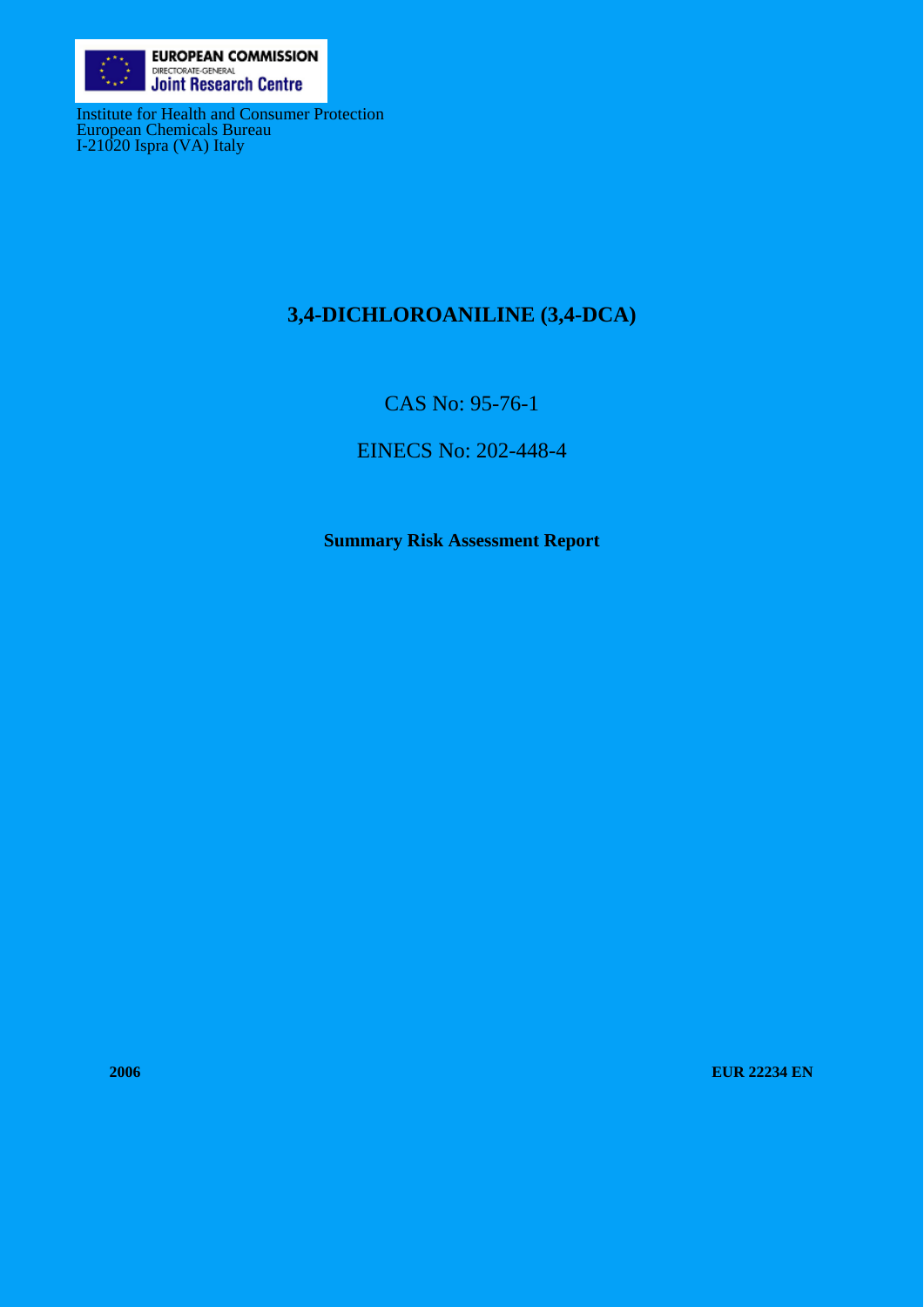The mission of the IHCP is to provide scientific support to the development and implementation of EU polices related to health and consumer protection. The IHCP carries out research to improve the understanding of potential health risks posed by chemical, physical and biological agents from various sources to which consumers are exposed.

The Toxicology and Chemical Substances Unit (TCS), commonly known as the European Chemicals Bureau (ECB), provides scientific and technical input and know-how to the conception, development, implementation and monitoring of EU policies on dangerous chemicals including the co-ordination of EU Risk Assessments. The aim of the legislative activity of the ECB is to ensure a high level of protection for workers, consumers and the environment against dangerous chemicals and to ensure the efficient functioning of the internal market on chemicals under the current Community legislation. It plays a major role in the implementation of REACH through development of technical guidance for industry and new chemicals agency and tools for chemical dossier registration (IUCLID5). The TCS Unit ensures the development of methodologies and software tools to support a systematic and harmonised assessment of chemicals addressed in a number of European directives and regulation on chemicals. The research and support activities of the TCS are executed in close co-operation with the relevant authorities of the EU MS, Commission services (such as DG Environment and DG Enterprise), the chemical industry, the OECD and other international organisations.

European Commission Directorate-General Joint Research Centre Institute of Health and Consumer Protection (IHCP) European Chemicals Bureau (ECB)

#### **Contact information:**

#### **Institute of Health and Consumer Protection (IHCP**)

Address: Via E. Fermi 1 – 21020 Ispra (Varese) – Italy E-mail: ihcp-contact@jrc.it Tel.: +39 0332 785959 Fax: +39 0332 785730 http://ihcp.jrc.cec.eu.int/

#### **European Chemicals Bureau (ECB)**

E-mail:esr.tm@jrc.it http://ecb.jrc.it/

#### **Directorate-General Joint Research Centre**

http://www.jrc.cec.eu.int

#### **Legal Notice**

Neither the European Commission nor any person acting on behalf of the Commission is responsible for the use which might be made of the following information. A great deal of additional information on the European Union is available on the Internet. It can be accessed through the Europa Server (http://europa.eu.int).

EUR 22234 EN ISSN 1018-5593 Luxembourg: Office for Official Publications of the European Communities, 2006 © European Communities, 2006 Reproduction is authorised provided the source is acknowledged. Printed in Italy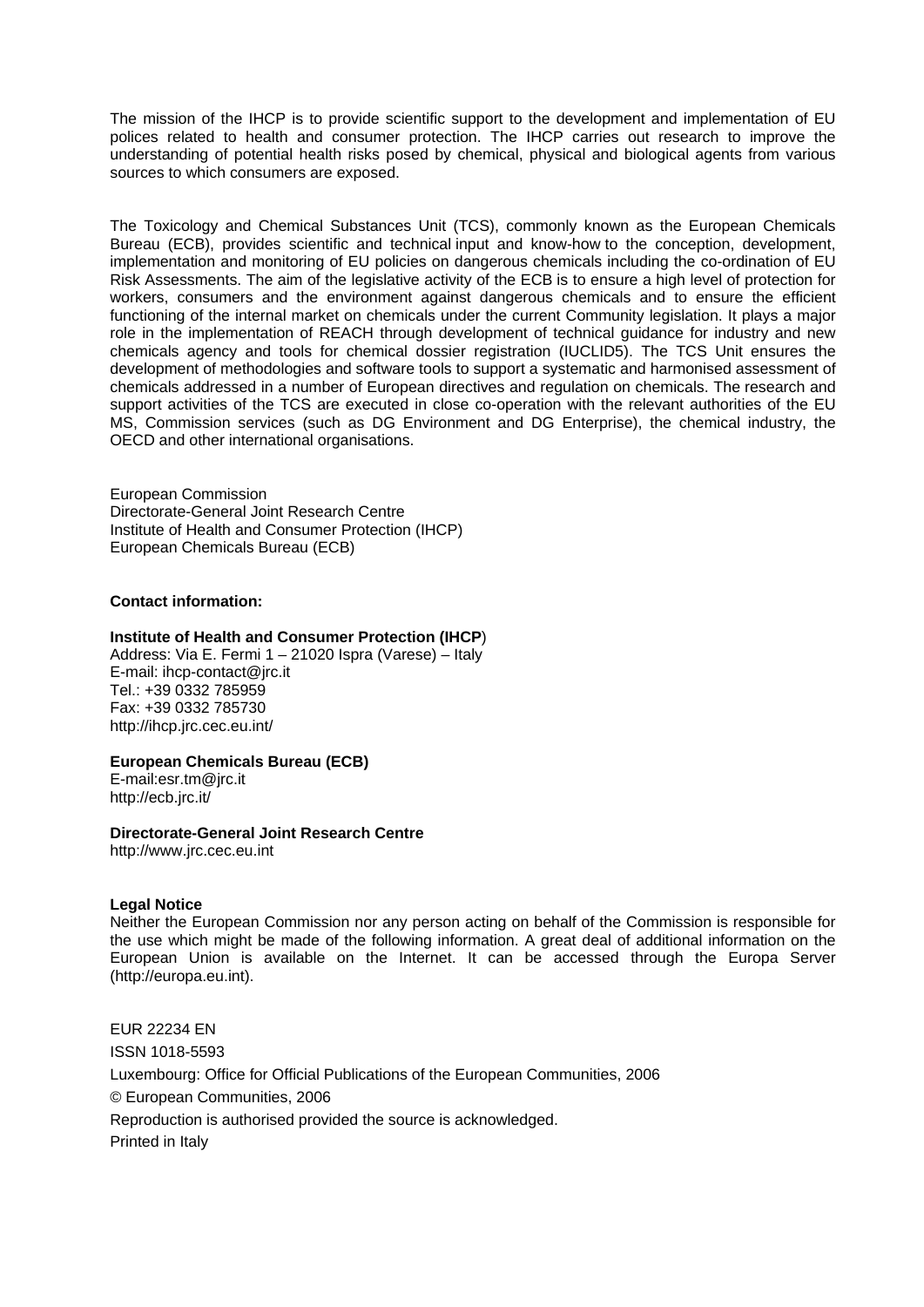# **3,4-DICHLOROANILINE (3,4-DCA)**

CAS No: 95-76-1

EINECS No: 202-448-4

# **SUMMARY RISK ASSESSMENT REPORT**

*Final report, 2006*

Germany

The risk assessment of 3,4-dichloroaniline (3,4-DCA) has been prepared by Germany on behalf of the European Union.

Contact point:

Bundesanstalt für Arbeitsschutz und Arbeitsmedizin (BAuA) Anmeldestelle Chemikaliengesetz (Federal Institute for Occupational Safety and Health-Notification Unit) Friedrich-Henkel-Weg 1-25 44149 Dortmund

Fax: +49 (231) 9071 679 e-mail: chemg@baua.bund.de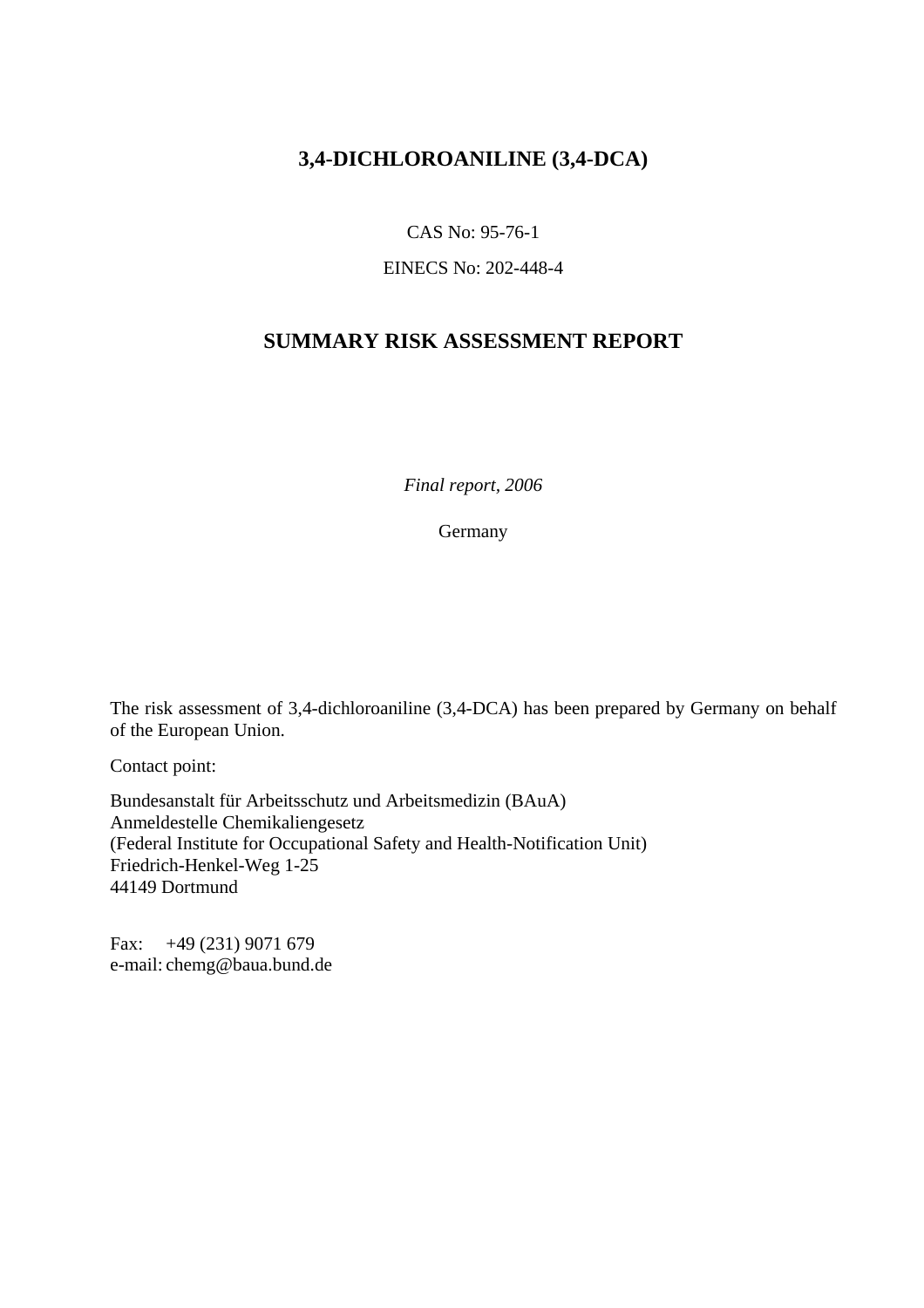| Date of Last Literature Search:                            | <b>2000</b> |
|------------------------------------------------------------|-------------|
| <b>Review of report by MS Technical Experts finalised:</b> | 2001        |
| <b>Final report:</b>                                       | 2006        |

**© European Communities, 2006**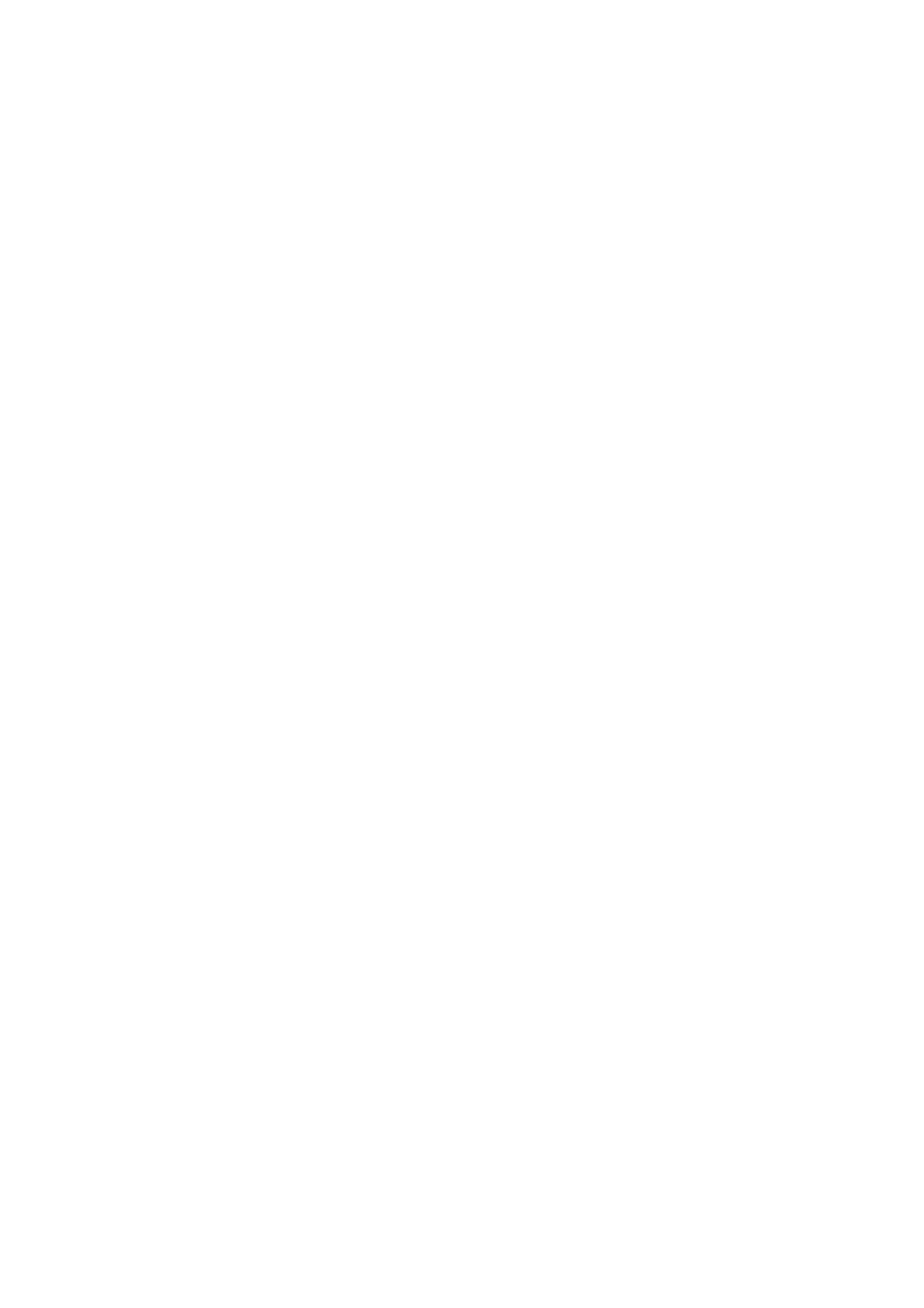## **PREFACE**

This report provides a summary, with conclusions, of the risk assessment report of the substance 3,4-dichloroaniline (3,4-DCA), that has been prepared by Germany in the context of Council Regulation (EEC) No. 793/93 on the evaluation and control of existing substances.

For detailed information on the risk assessment principles and procedures followed, the underlying data and the literature references the reader is referred to the comprehensive Final Risk Assessment Report (Final RAR) that can be obtained from the European Chemicals Bureau<sup>1</sup>. The Final RAR should be used for citation purposes rather than this present Summary Report.

 $\overline{a}$ 

<sup>&</sup>lt;sup>1</sup> European Chemicals Bureau – Existing Chemicals – http://ecb.jrc.it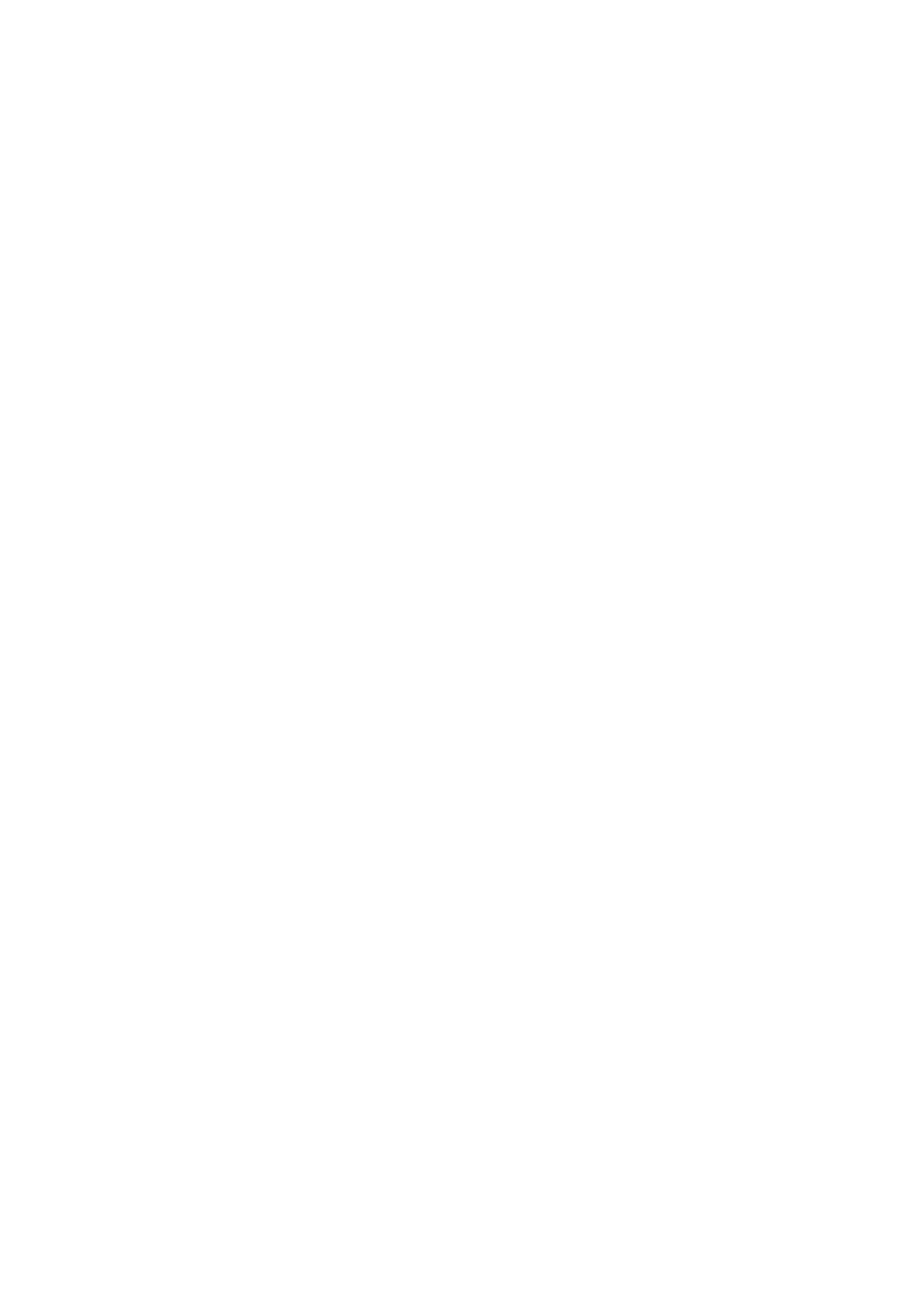# **CONTENTS**

| $\mathbf{1}$ |     |       | $\overline{2}$ |
|--------------|-----|-------|----------------|
|              |     |       | $\overline{2}$ |
|              |     |       | $\overline{2}$ |
|              |     |       | 3              |
|              |     |       | 3              |
| 2            |     |       | $\overline{4}$ |
| 3            |     |       | 5              |
|              |     |       | 5              |
|              |     |       | 6              |
|              | 3.3 |       | 7              |
|              |     |       | 7              |
|              |     |       | 8              |
|              |     |       | 8              |
|              |     |       | 8              |
|              |     |       | 9              |
|              |     |       | 9              |
|              |     |       | 9              |
|              |     |       | 9              |
|              |     |       | 10             |
|              | 4.2 |       | 10             |
|              |     |       | 12             |
|              |     |       | 12             |
|              |     |       | 14             |
|              |     | 4.3.3 | 14             |
|              |     |       | 14<br>14       |
| 5            |     |       | 15             |
|              |     |       | 15             |
|              |     |       | 15             |
|              |     |       | 15             |
|              |     |       | 16             |
|              |     |       | 16             |
|              |     |       | 16             |
|              |     |       |                |

# **TABLES**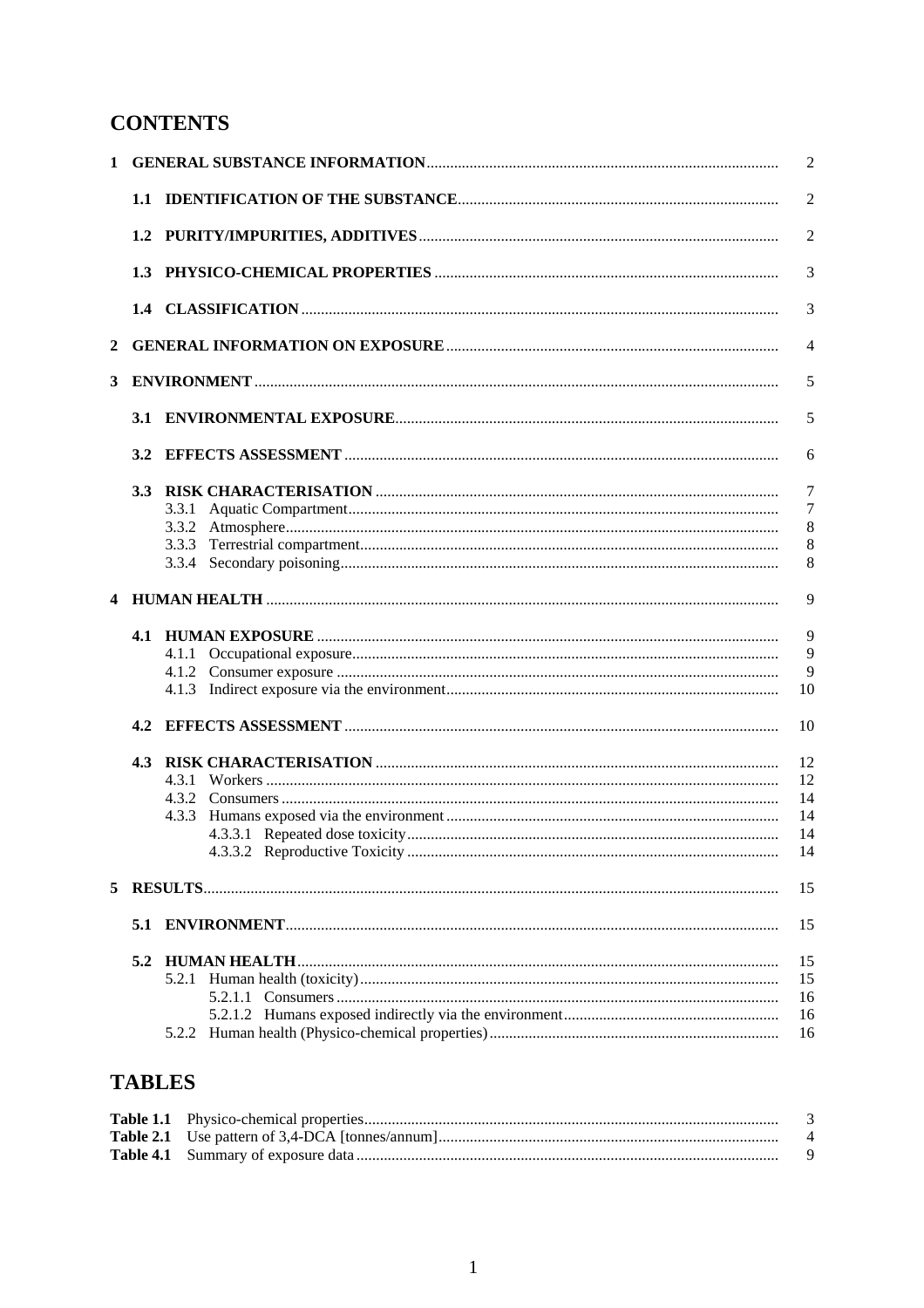### <span id="page-8-0"></span>**1 GENERAL SUBSTANCE INFORMATION**

#### <span id="page-8-1"></span>**1.1 IDENTIFICATION OF THE SUBSTANCE**

CAS No.: 95-76-1 EINECS No.: 202-448-4 IUPAC Name: 3,4-dichlorophenylamine Synonyms: 3,4-dichloroaniline 3,4-dichlorobenzeneamine 3,4-DCA Molecular weight: 162 g/mol Empirical formula:  $C_6 H_5 Cl_2 N$ Structural formula:



#### <span id="page-8-2"></span>**1.2 PURITY/IMPURITIES, ADDITIVES**

Commercial 3,4-dichloroaniline has a purity of > 95%, typical concentration 99%. The impurities are Cyclohexylamine (< 2%), Chlorobenzene ( 1%), 1,2-dichlorobenzene (0.2%), Aniline (<1%), 2-chloroaniline (0.1%), 3,4-dichloronitrobenzene (< 0.7%), 4-chloroaniline  $(< 0.1\%)$ , 3-chloroaniline  $(< 0.1\%)$ , 2-chloro-4-aminotoluene  $(0.2\%)$ , 2,5-dichloroaniline (0.1%), 2,3-dichloroaniline (0.6%), water (< 0.1%), 3,3',4,4'-tetrachloroazobenzene (< 0.01%), 3,3',4,4'-tetrachloroazooxybenzene (approximately 15 ppm) and Morpholine (< 0.4%).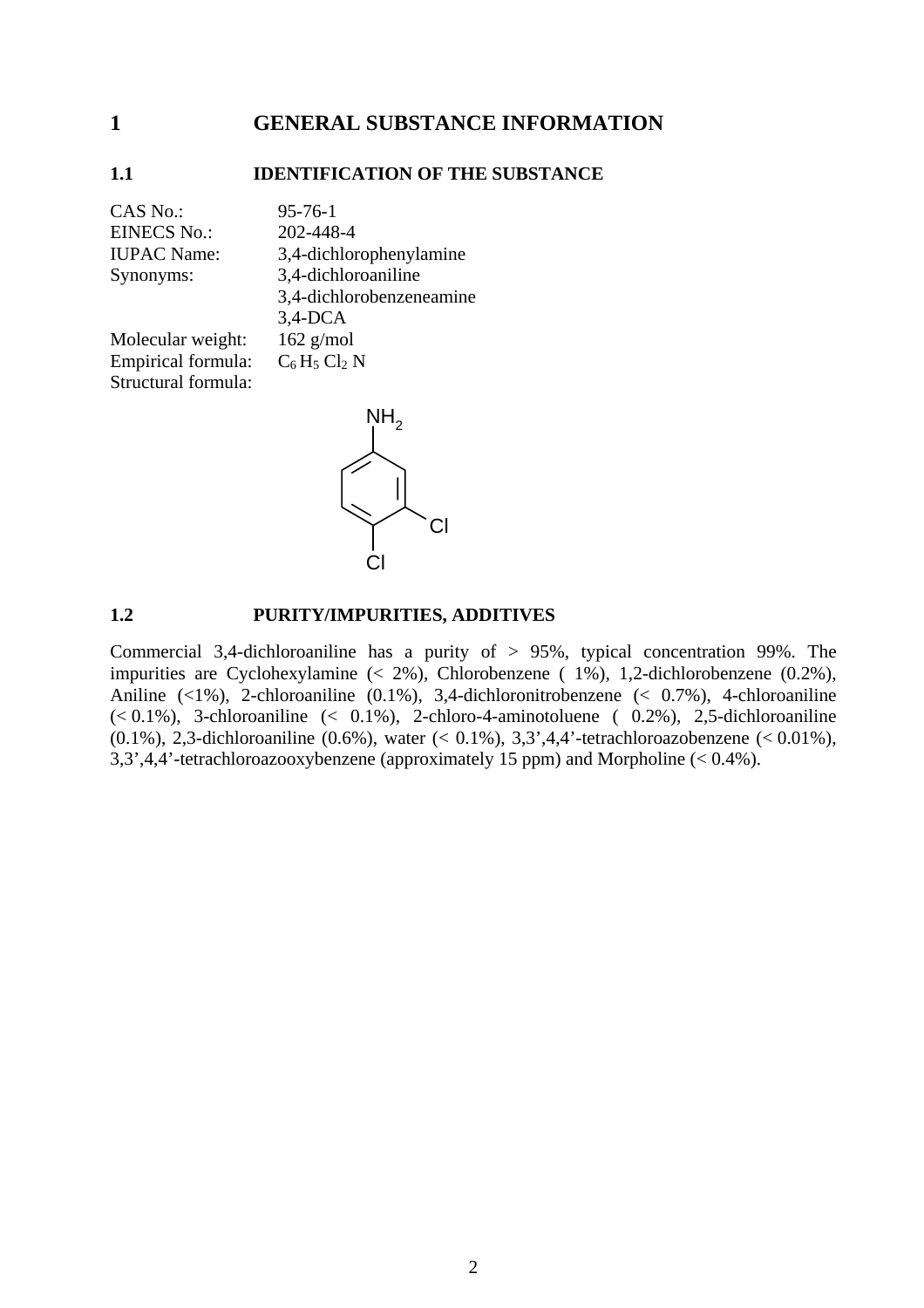## <span id="page-9-2"></span><span id="page-9-0"></span>**1.3 PHYSICO-CHEMICAL PROPERTIES**

| <b>Parameter</b>                | Value                                                |
|---------------------------------|------------------------------------------------------|
| Physical state                  | solid at 20°C                                        |
| Melting point                   | $72^{\circ}$ C                                       |
| Boiling point                   | 272°C at 1,013 hPa                                   |
| Density                         | 1.57 g/cm3 at $20^{\circ}$ C                         |
| Vapour pressure                 | $0.184$ Pa at $20^{\circ}$ C                         |
| Surface tension                 | 71.8 mN/m at 19.8°C (0.54 g/l solution in water)     |
| Water solubility                | 580 mg/l at 20°C                                     |
| Partition coefficient (log Pow) | 2.7 (Shake Flask - method)                           |
| Flash point                     | not determined, solid                                |
| Auto flammability               | no auto flammability up to the melting point at 72°C |
| Flammability                    | not highly flammable                                 |
| <b>Explosive properties</b>     | no explosive properties                              |
| Oxidising properties            | no oxidising properties                              |

**Table 1.1** Physico-chemical properties

### <span id="page-9-1"></span>**1.4 CLASSIFICATION**

 $\overline{a}$ 

Classification according to Annex I in  $29<sup>th</sup> ATP<sup>2</sup>$ 

| Toxic                            | R 23/24/25 | Toxic by inhalation, in contact with skin and if<br>swallowed                                       |
|----------------------------------|------------|-----------------------------------------------------------------------------------------------------|
| Dangerous for<br>the environment | R50/53     | Very toxic to aquatic organisms, may cause long-<br>term adverse effects in the aquatic environment |
| <b>Concentration limits</b>      | none       |                                                                                                     |
| <b>Irritant</b>                  | R 41       | Risk of serious damage to eyes                                                                      |
| Sensitising                      | R 43       | May cause sensitisation by skin contact                                                             |

<sup>&</sup>lt;sup>2</sup> The classification of the substance is established by Commission Directive 2004/73/EC of 29 April 2004 (29<sup>th</sup> ATP) adapting to technical progress for the  $29<sup>th</sup>$  time Council Directive 67/548/EEC on the approximation of the laws, regulations and administrative provisions relating to the classification, packaging and labelling of dangerous substances, OJ. L 152 of 30/04/2004.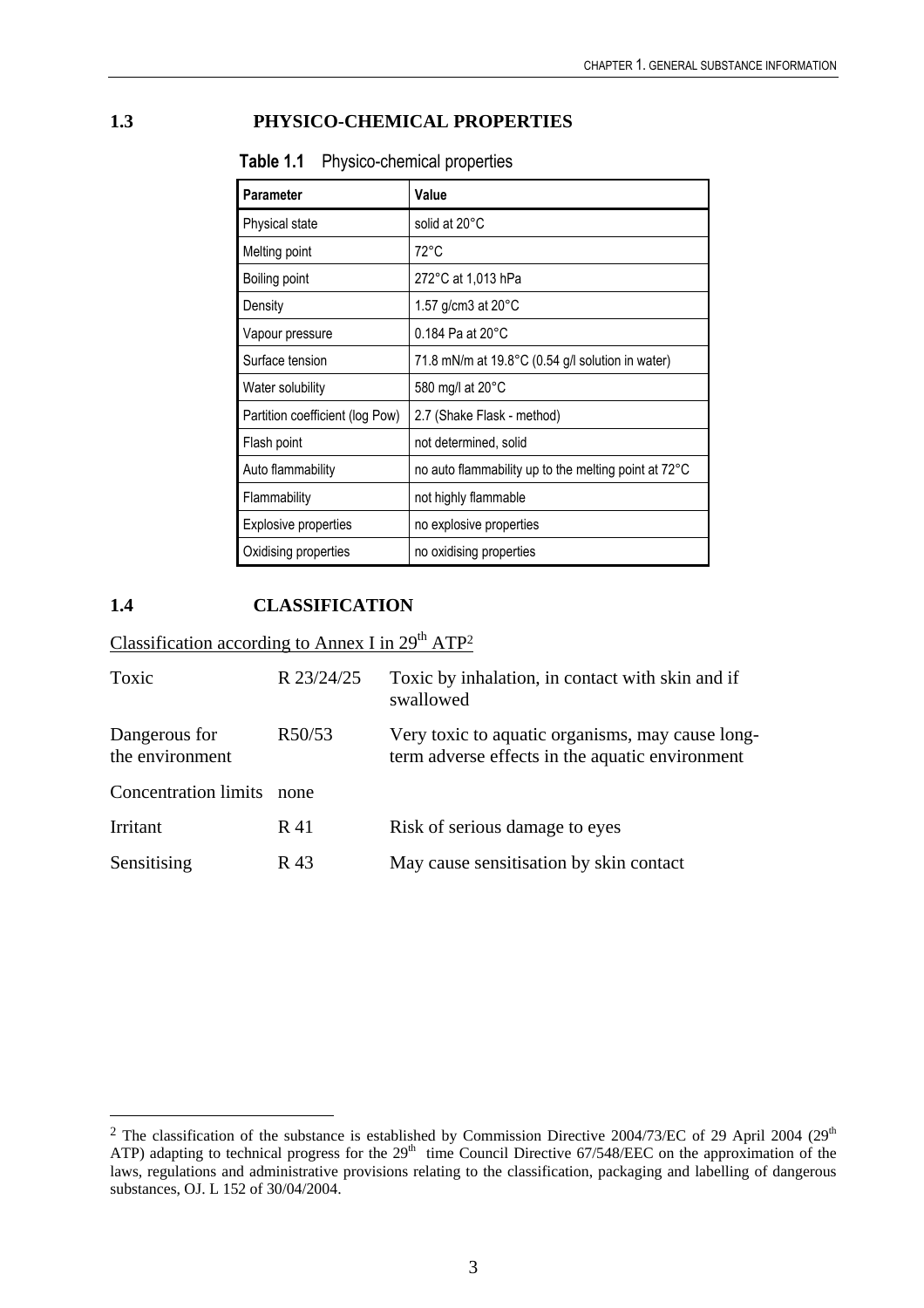## <span id="page-10-0"></span>**2 GENERAL INFORMATION ON EXPOSURE**

In Western Europe, 12,000 tonnes of 3,4-DCA was produced in 1991. Presently there are two production sites in the European Union: Bayer AG, Leverkusen (GER), Tolochimi, Toulouse (F).

In the period 1996-1998, their total production volume was 13,500-15,500 tonnes/annum, from this 3,750-4,600 tonnes/annum were exported.

3,4-DCA is exclusively used as an intermediate in the chemical industry for the synthesis of 3,4-dichlorophenylisocyanate, the herbicide propanil and an azo dye for polyester fabrics. Actually, there are no direct uses of 3,4-DCA without chemical transformation.

3,4-dichlorophenylisocyanate is sold and further used for the production of phenylurea herbicides (diuron, linuron) and the bactericide trichlorocarbanilide by further sites.

<span id="page-10-1"></span>The quantitative use pattern is (all figures related to 3,4-DCA [tonnes/annum]):

| <b>Product</b>                                   | 2nd Generation<br><b>Products</b> | Processing<br>Volume  | <b>Export</b> | Use in EU   |
|--------------------------------------------------|-----------------------------------|-----------------------|---------------|-------------|
| 3,4-Dichlorophenylisocyanate                     | Diuron<br>Linuron                 | 9,200-10,200          | 4,900-5,300   | 4.300-4.900 |
| 3,4-Dichlorophenylisocyanate                     | Trichlorocarbanilide              | 780                   | 714           | 66*         |
| Propanil                                         |                                   | confidential (1 site) |               |             |
| 5-Amino-2,3-<br>dimethylbenzenesulphethanolamide | Dyes                              | 100                   |               |             |

**Table 2.1 Use pattern of 3,4-DCA [tonnes/annum]**

Recent information from TCC producers in the EU indicate that the total amount of TCC used in the EU is only 30 tonnes/annum.

In the Danish Product Register, 2 products (not specified) with a 3,4-DCA content of  $< 0.1\%$  are recorded with a total quantity of  $\lt 1$  tonnes/annum. The substance is recorded neither in the Swedish nor in the Norwegian Product Register.

3,4-DCA is a biodegradation product of several phenylcarbamates, phenylurea and acylanilide herbicides.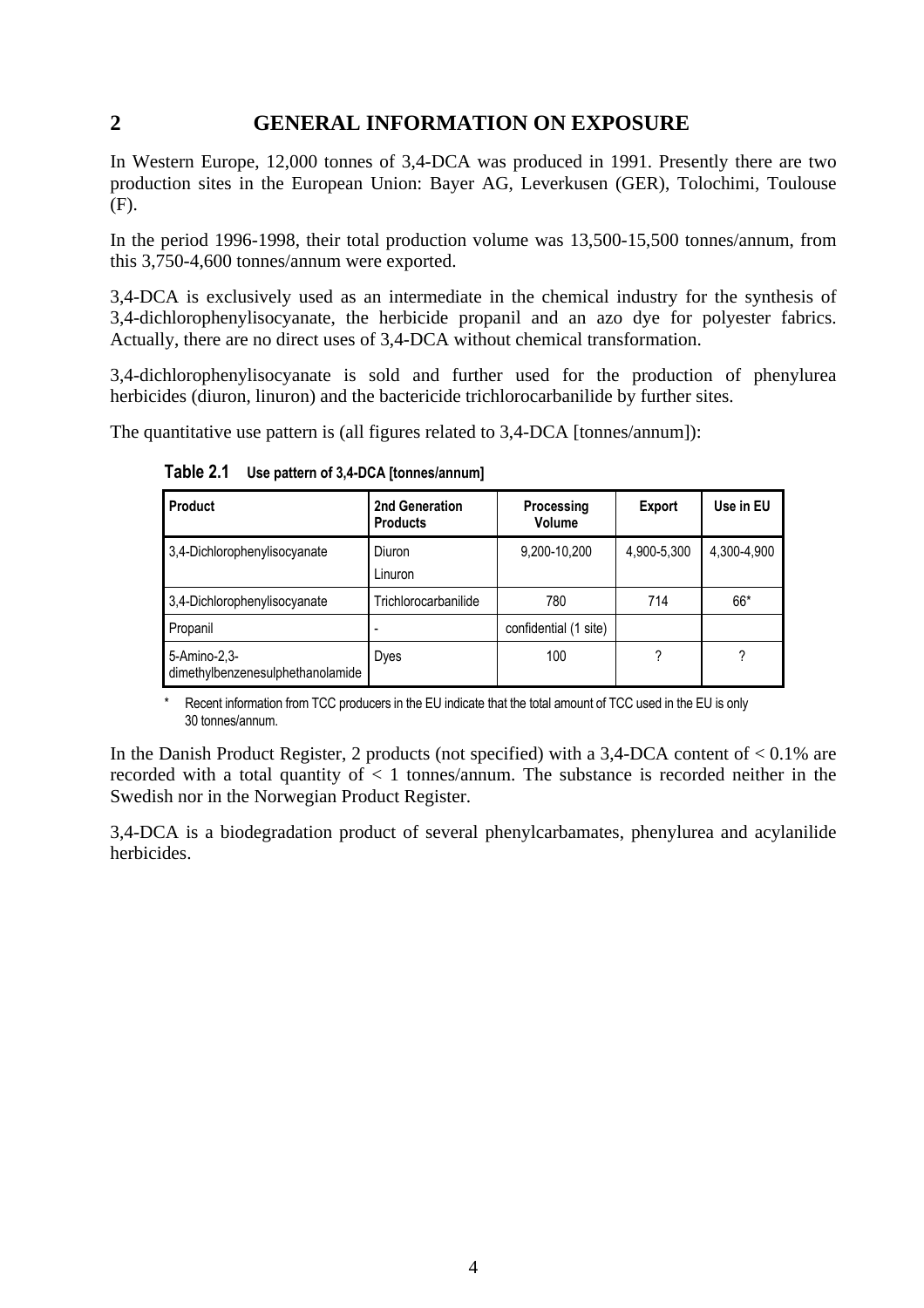# <span id="page-11-0"></span>**3 ENVIRONMENT**

#### <span id="page-11-1"></span>**3.1 ENVIRONMENTAL EXPOSURE**

During production DCA is released via waste water into the hydrosphere. Further releases into the hydrosphere are expected from processing of the isocyanate compound to the plant protection agents diuron, linuron, and propanil.

Releases into the environment occur during use of plant protection agents (linuron, diuron, propanil). 3,4-DCA is formed by biotransformation from certain crop protecting agents produced from 3,4-DCA. Additionally 3,4-DCA is released as it is an impurity of these agents. The major part is released in agricultural soils. When these agents are released into the hydrosphere, unknown amounts of 3,4-DCA will be formed as well.

Further releases during production and use of trichlorocarbanilide (TCC) are to be expected. TCC is produced either from 3,4-DCA and 4-chlorophenyl isocyanate, or from 4-chloroaniline and 3,4-dichlorophenyl isocyanate. It is used as a deodorant and soap bactericide in household products.

General characteristics of 3,4-DCA which are relevant for the exposure assessment are:

estimated atmospheric half-life of 9 hours,

no volatilisation because of the low Henry's law constant  $(0.05 \text{ Pa} \cdot \text{m}^3 \cdot \text{mol}^{-1})$ ,

no hydrolysis,

photolysis in surface waters (estimated half-lives of 18 days),

no significant biodegradation occurs in WWTPs and surface waters,

reaction with humic substances in soils and sediments. The reaction product accumulates due to the very low biodegradation (estimated half-life of 1,000 days),

low bioaccumulation in fish. Possibly accumulation of the reaction product with humic substances in sediment dwelling organisms.

For the environmental exposure assessment site-specific scenarios are used for calculating the PECs in surface waters and sediments. The scenarios are based on actual sewage monitoring data from industry. Local concentrations for production and processing are between 0.07 and 22  $\mu$ g/l. For the manufacture of plant protection agents PEClocal between 0.0049 and 0.12  $\mu$ g/l are calculated.

The releases from the use of plant protection agents and biocides into the hydrosphere were analysed by using the available monitoring data revealed that the non-agricultural use of diuron as total herbicide on sealed areas is the source of frequent DCA detection. Apparently at several sampling sites the measured concentrations are above the PNEC of  $0.2 \mu g/l$ . For the interpretation of the positive detections, different life-cycle steps have to be considered.

For the maximum concentration measured at Meusse (Kreizersveer) of 0.68 µg/l, a sediment concentration of 0.15 mg/kg could be calculated

Because of the binding properties of 3,4-DCA onto organic matter, a high accumulation of the substance in sediments is expected. PEClocal for sediment could be calculated from the PEClocal for production of DCA and plant protection agents, for processing and use of TCC between 0.001 and 4.8 mg/kg.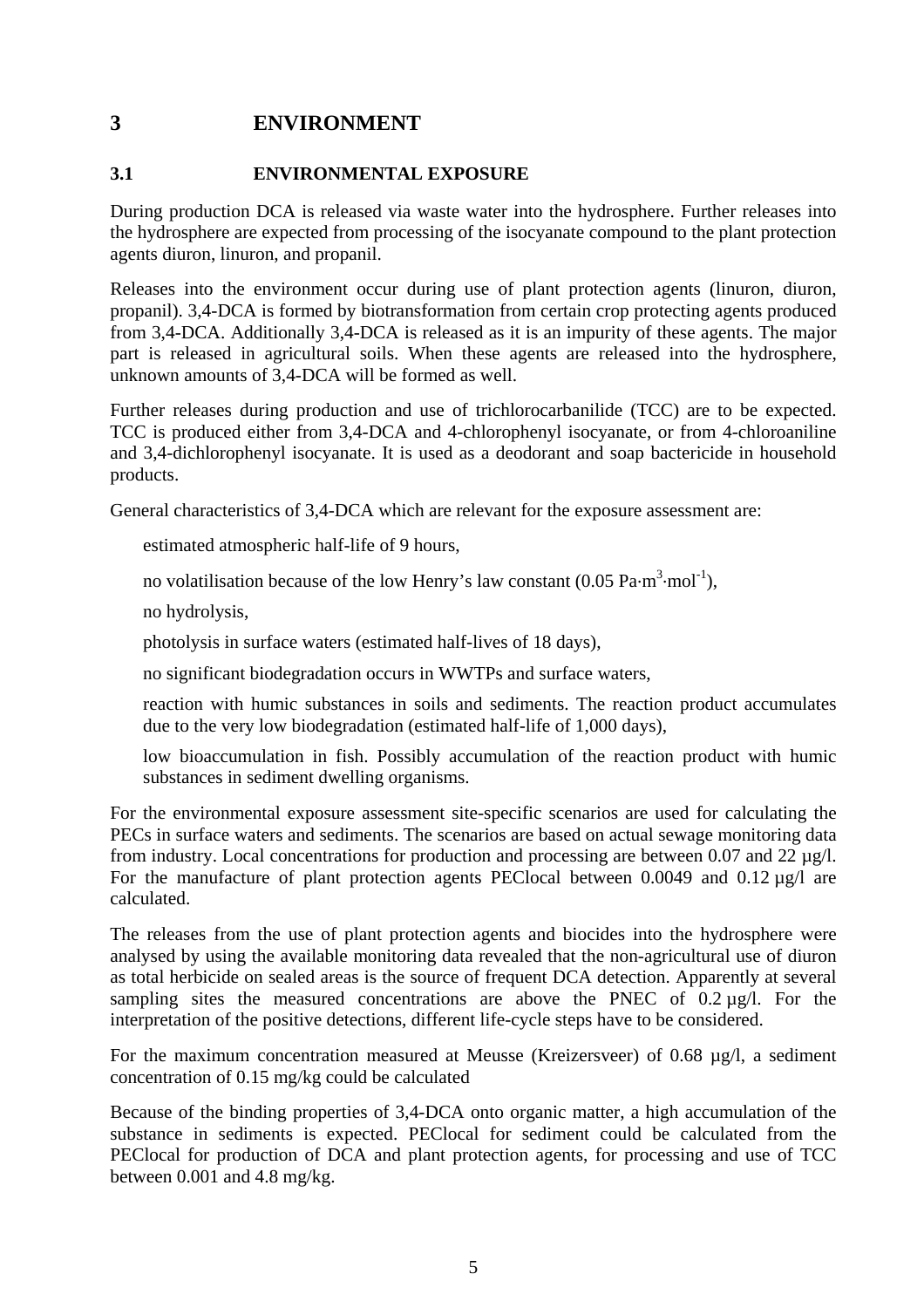Because no significant releases of 3,4-DCA into the atmosphere during production and processing are expected, a risk assessment for this compartment is not necessary.

No direct releases into soil were identified except of small amounts of 3,4-DCA contained as impurity in plant protection agents which are its subsequent products. However, additional 3,4-DCA is originated from these agents by microbial degradation.

For the calculation of a PEClocal for agricultural application of plant protection agents the sewage sludge model was used. For the use of diuron a PEClocal soil of 3.9 mg/kg dw with an application of 4.1 kg diuron/ha once a year was calculated. There is a good agreement between the calculated PEC and the reported concentration of 2 mg/kg (based on measurements, with an application of 1.76 kg diuron/ha).

When diuron is used as a total herbicide in non-agricultural areas, the application amounts are up 5.6 kg diuron/ha, and with this figure a PEClocal\_soil of 5.3 mg/kg dw is calculated.

Presently, for linuron application rates of maximum 2.9 kg/ha are permitted, which leads to a PEClocal soil of 2.6 mg/kg dw. According to the proposal of the EU review programme in the frame of Council Directive 91/414/EEC, the maximum proposed application rate is 0.95 kg/ha, which leads to a PEClocal\_soil of 0.85 mg/kg.

For propanil, a PEClocal\_soil of 4.4 mg/kg dw is calculated with a maximum application rate of 5 kg/ha.

Due to the high bioaccumulation and bioconcentration factors for sediment dwelling organisms biomagnification may occur for the route sediment - sediment dwelling organisms - worm-eating fish or bird. For an exposure scenario for the sediment food chain (sediment - worm - bird or mammal) for the different scenarios, the mean sediment concentrations are calculated, which are considered for exposure via the food chain. The PECs<sub>oral,worm</sub> are calculated from the mean aquatic concentration and a BAF for *Lumbriculus variegatus* of 570 l/kg. PEC<sub>oral,worm</sub> between 0.0026 and 6.3 mg/kg were calculated.

### <span id="page-12-0"></span>**3.2 EFFECTS ASSESSMENT**

For 3,4-DCA short- and long term tests with fish, daphnids and algae are available. Daphnids are the most sensitive species in short term tests. For *Daphnia magna* a 48-hour  $LC_{50}$  of 0.23 mg/l and a 96-hour  $LC_{50}$  of 0.16 mg/l could be found. The most sensitive species in long-term tests are *Brachydanio rerio* and *Poecilia reticulata* with 42-day NOECs of 2 µg/l. A PNEC of 0.2 µg/l was determined on the available data basis using an AF of 10.

When applied 3,4-DCA during a test in soil or sediment, the 3,4-DCA will be mobile only for a few hours. After one or two days the substance is almost quantitatively bound and the same DCA-humic acid-complexes will be formed as under environmental conditions. Effect tests in which the test substance is pre-incubated several weeks before starting the test would be more appropriate for the risk assessment. Therefore, long-term tests in which the test substance is pre-incubated in soil several weeks before starting the tests were performed.

A number of short-term tests with benthic invertebrates are available, but in these tests the organisms were exposed to 3,4-DCA in water and not to contaminated sediment. Only one acute 10 days growth test on *Chironomus riparius* with sediments spiked with 3,4-DCA is available. The test investigated survival and the sub-lethal endpoints length and dry weight. Due to the short time of test duration, the data refer only to a restricted period of larval development, the stage of emergence is not reached and more over no reproduction is investigated. As it is known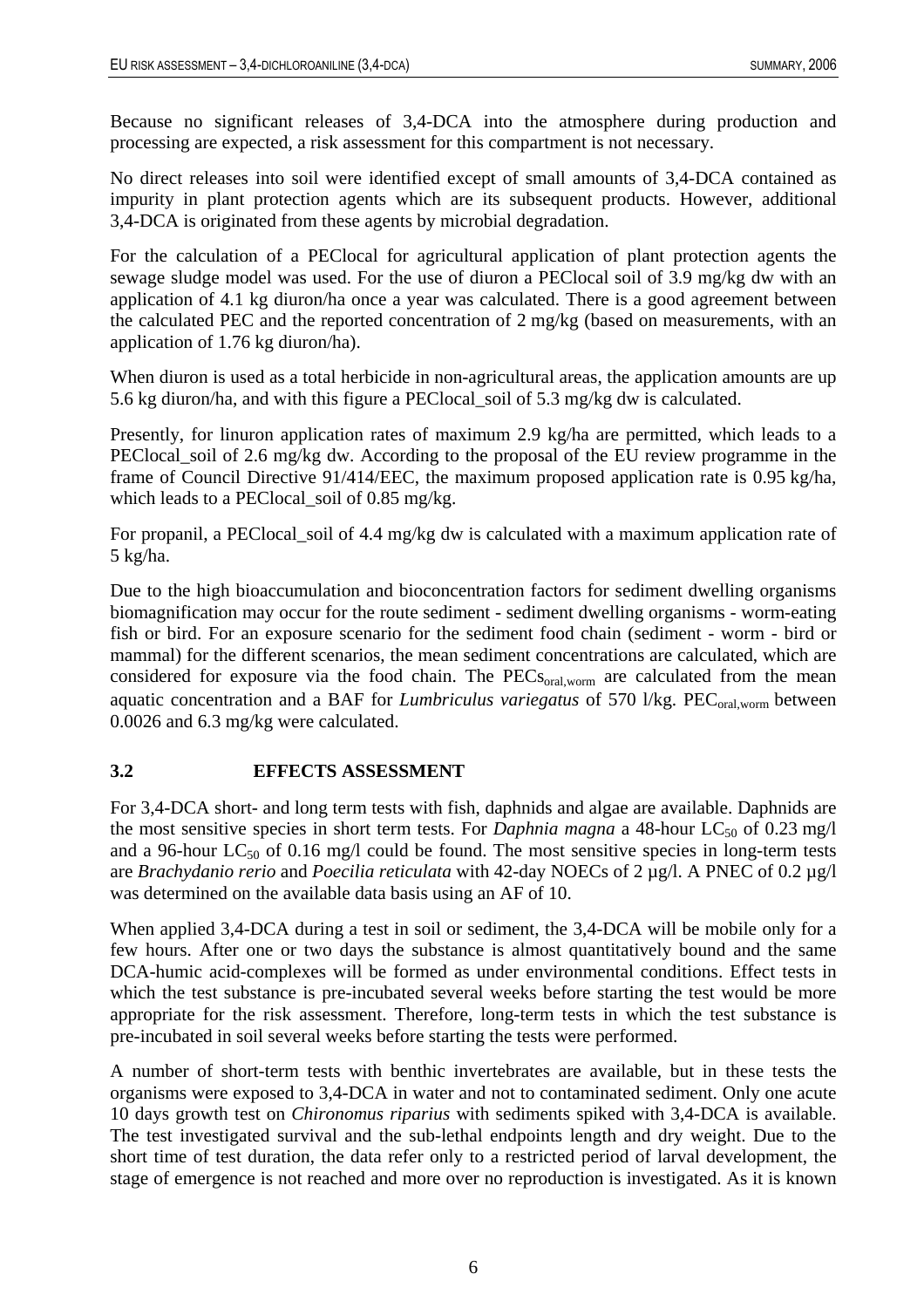that 3,4-DCA influences the reproduction of different species and that the acute to chronic ration for 3,4-DCA is very high, the test cannot be used as a long-term test. Additionally two long-term tests with *Chironomus riparius* and one with *Lumbriculus variegatus* with sediments spiked with 3,4-DCA are available. The lowest endpoint available for *Chironomus riparius* with a LOEC of 0.064 mg/kg dw was questioned therefore the test was repeated. From the repeated test an  $EC_{10}$ of 104 mg/kg dw for developmental rate (female) was obtained. For *Lumbriculus variegatus* a NOEC of 5 mg/kg dw was found for the total number of worms. This can be seen as the endpoint relevant for the assessment. The assessment factor for two valid long-term tests is set to 50 according TGD and therefore a PNECsediment of 0.04 mg/kg ww (0.1 mg/kg dw) is calculated.

For the terrestrial compartment long-term data are available with pre-incubated 3,4-DCA for plants, micro-organisms and invertebrates. The most sensitive species appears to be the micro-organisms with a 28-day NOEC of 100 mg/kg for inhibition of nitrification. As long-term tests are available for species from three trophic levels an assessment factor of 10 can be used on the NOEC for the species showing the most sensitive endpoint, giving a PNECsoil of 10 mg/kg.

3,4-DCA is known to have endocrine effects on fish. It could be shown that 3,4-DCA causes lowered androgen synthesis at tested concentrations of 200 and 400 µg/l in breeding male Sticklebacks (*Gasterosteus aculeatus*). The changes in androgen metabolism are accompanied by changes in the secondary sex characters at concentration of 100, 200 und 400 µg/l. The splendid colour typical of breeding males become regressive and courtship behaviour occurs no longer.

The PNEC for microorganisms is extrapolated from a test with activated sludge ( $EC_{50} = 44$  mg/l) using an assessment factor of 100. This leads to a PNEC of 0.44 mg/l.

## <span id="page-13-0"></span>**3.3 RISK CHARACTERISATION**

### <span id="page-13-1"></span>**3.3.1 Aquatic Compartment**

For the aquatic compartment, the risk characterisation based on site-specific information for 3,4-DCA production leads for one producer to a PEC/PNEC ratio > 1 which indicate a hazard for the aquatic environment including sediment. However, the production at this site was closed and therefore the risk identified for this site is no longer present. **Conclusion (ii)**.

For the manufacture of plant protection agents Diuron and Linuron the PEC/PNEC ratios are below one for waste water treatment plants, aquatic compartment and sediment compartment. Therefore, no risk is to be expected for the environment from this life-cycle step. **Conclusion (ii)**.

For the manufacture of Propanil the PEC/PNEC ratio are below one for waste water treatment plants, aquatic compartment and sediment compartment. **Conclusion (ii)**.

In a series of rivers the measured concentrations are above the PNEC. Therefore, for the use of plant protection agents the PEC/PNEC ratios for the aquatic are  $> 1$ . A risk to aquatic organisms has to be expected. **Conclusion (iii)**. For the maximum concentration measured at Meusse (Kreizersveer) of 0.68 µg/l with sediment concentration of 0.15 mg/kg ww a PECsed/PNECsed ratio of 3.75 could be calculated. Therefore a risk to sediment organisms has to be expected as well. The data basis for the sediment can be improved by performing long term tests with a third sediment organisms representing a further exposure pathway (*Hyalella azteca*). However, the requirement for further testing should await the outcome of the risk reduction strategy for the aquatic (surface water) compartment, since the sediment PECs will be directly affected by any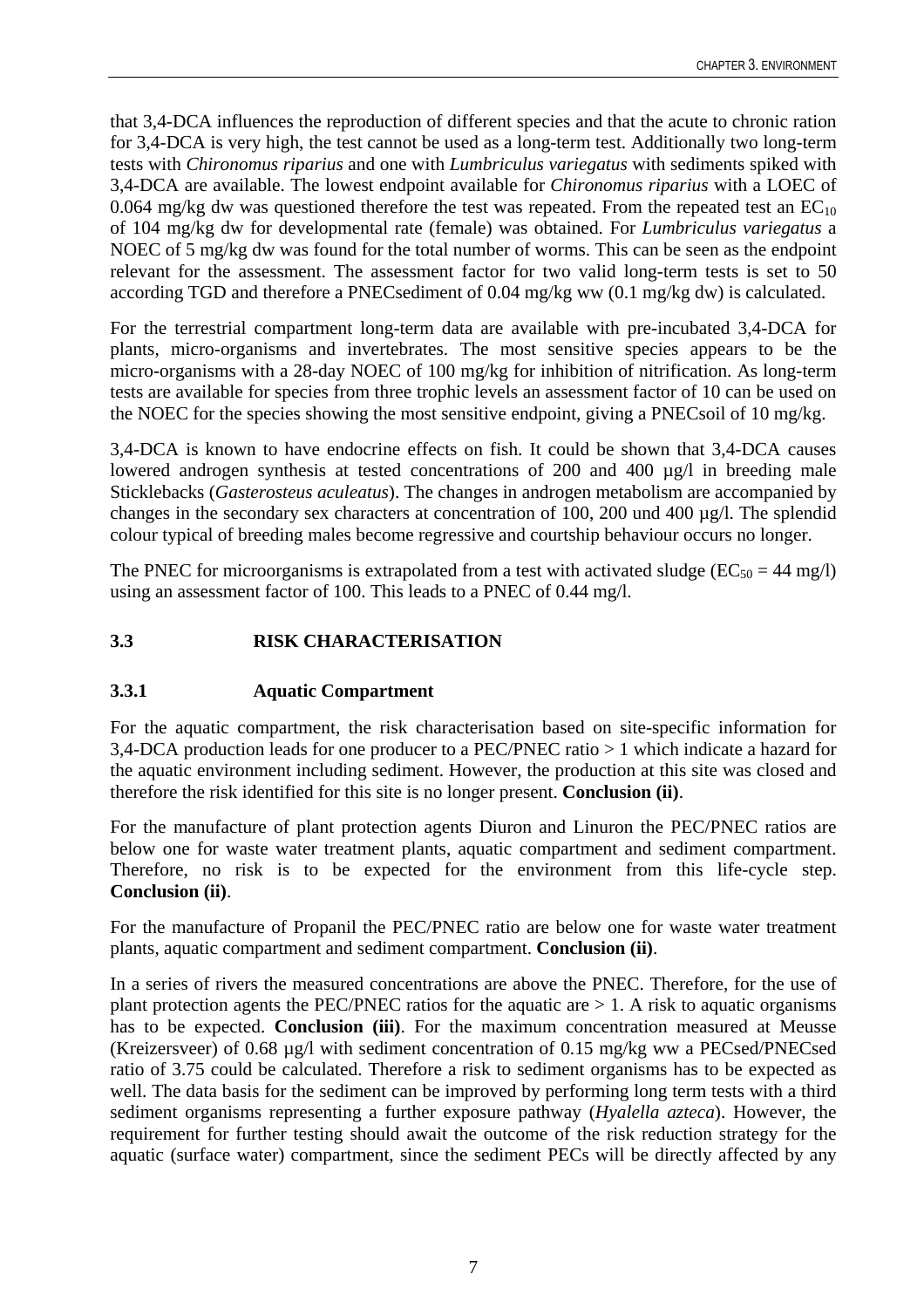measures to reduce concentrations in water and the PEC/PNEC ratio for sediment is only slightly higher than for the aquatic compartment. **Conclusion (i)**.

The risk assessment for the releases during production of trichlorocarbanilid (TCC) does not indicate a risk for aquatic and sediment organisms and for water treatment plants. **Conclusion (ii)**.

For the use of TCC in house hold products, the assessment resulted in PEC/PNEC ratios below one for waste water treatment plants, aquatic compartment and sediment compartment. **Conclusion (ii)**.

It has to be considered that if the use of TCC as biocide in the EU will increase again a risk to the aquatic and sediment compartment cannot be excluded.

### <span id="page-14-0"></span>**3.3.2 Atmosphere**

Because a low volatility of 3,4-DCA is to be expected, no significant exposure of the atmosphere is assumed. **Conclusion (ii)**.

### <span id="page-14-1"></span>**3.3.3 Terrestrial compartment**

The risk assessment indicates that a risk to soil organisms due to 3,4-DCA is not to be expected. **Conclusion (ii)**.

### <span id="page-14-2"></span>**3.3.4 Secondary poisoning**

For the food chain sediment - worm - bird or mammals various PECs<sub>oral, worm</sub> were calculated. Comparison with the lowest determined PNECoral of 0.3 mg/kg results in PEC/PNEC ratios for DCA producer D. However, as the production of 3,4-DCA at this site has stopped, the risk identified for this site is no longer present. **Conclusion (ii)**.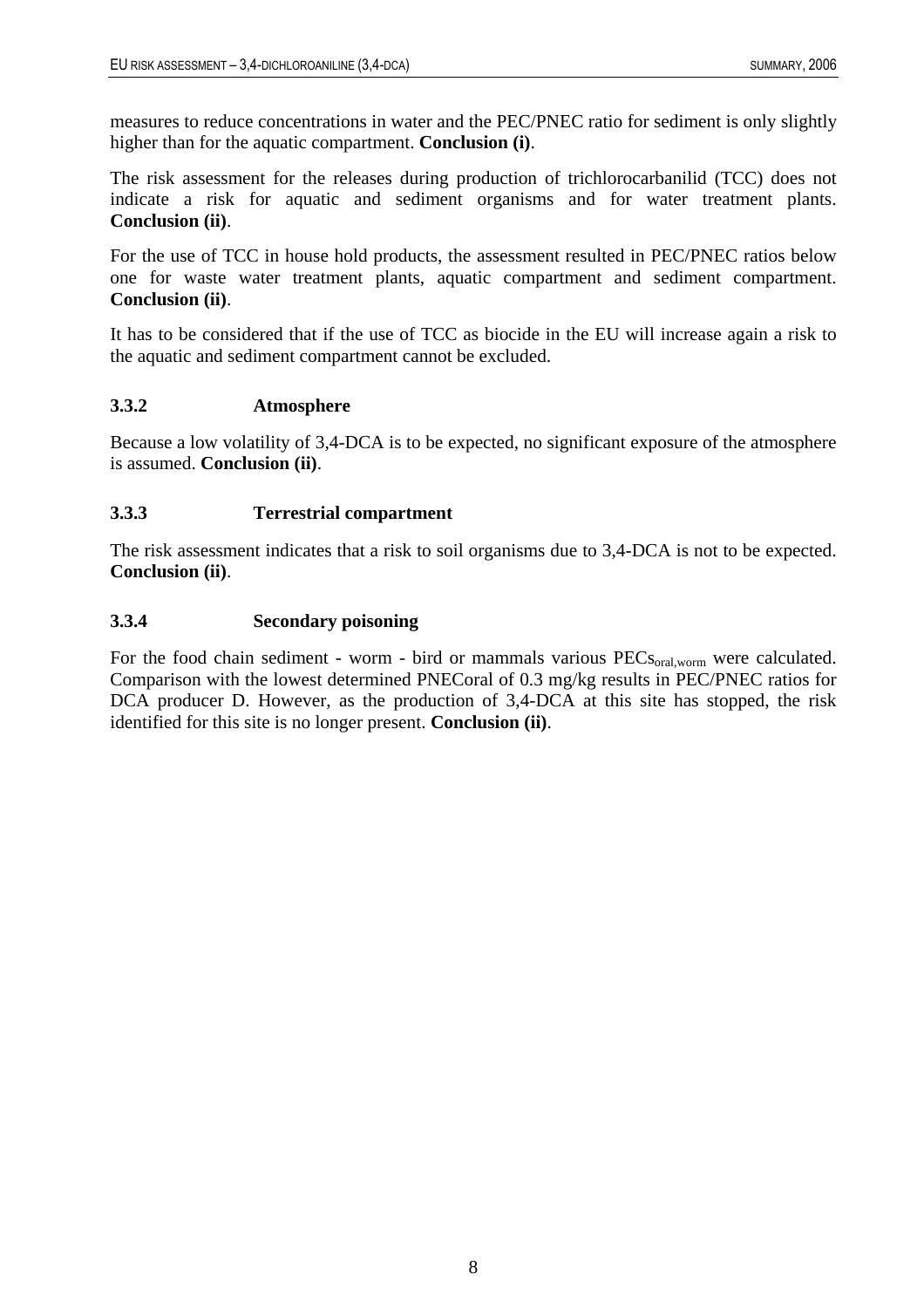# <span id="page-15-0"></span>**4 HUMAN HEALTH**

## <span id="page-15-1"></span>**4.1 HUMAN EXPOSURE**

## <span id="page-15-2"></span>**4.1.1 Occupational exposure**

3,4-DCA is employed exclusively as a chemical intermediate. The main quantity (99.8%) is used for the production of herbicides. The remaining 0.2% is used for the manufacture of an azo dispersive dye.

3,4-DCA may be formed by decomposition of diuron which is an antifouling agent used for coating ships. Based on the available information on half-lives of degradation under different conditions and on the high water solubility, exposure to 3,4-DCA during the application of antifouling formulations can be neglected.

Occupational exposure limit for 3,4-DCA are not established.

Dermal and inhalation exposures are estimated for one exposure scenario: production and further processing of the substance in the large-scale chemical industry. The exposure assessment is based on measured data, expert judgement and estimations according to the EASE model.

Since the substance is solid at ambient temperature, 3,4-DCA is transferred in a molten form at elevated temperatures (90°C). Because workers avoided contact with hot substances, dermal exposure regarding transfer activities (drumming, connecting/disconnecting transfer lines) is assessed as low. For handling the cooled, solidified substance, cleaning, maintenance and repair tasks are regarded to be the most probable activities with possible dermal exposure.

<span id="page-15-4"></span>The results for this scenario are summarised in **Table 4.1**.

| <b>Exposure scenario</b>                                         | Duration and frequency                         | Inhalation exposure                               | Dermal exposure                 |  |  |  |
|------------------------------------------------------------------|------------------------------------------------|---------------------------------------------------|---------------------------------|--|--|--|
|                                                                  |                                                | Shift average [mg/m <sup>3</sup> ]                | Shift average [mg/p/day]        |  |  |  |
| <b>Chemical industry</b>                                         |                                                |                                                   |                                 |  |  |  |
| Production and further processing<br>as an chemical intermediate | shift length, daily<br>$0.5$ hours/day $^{2)}$ | $< 0.07$ <sup>1)</sup><br>$0.57$ <sup>1, 3)</sup> | low<br>$26 - 260$ <sup>4)</sup> |  |  |  |

**Table 4.1** Summary of exposure data

1) Assessed on the basis of the submitted data

2) Activities like transfer, cleaning works

3) Short term value, workers wear respiratory equipment

4) Worst case estimate, the limited protection of gloves cannot be considered

#### <span id="page-15-3"></span>**4.1.2 Consumer exposure**

Presumably, direct use of 3,4-dichloroaniline (3,4-DCA) by consumer does not exist. Thus, calculation of consumer exposure has not been carried out.

Possible release of 3,4-dichloroaniline from products used by consumers has to be considered additionally. The formation of 3,4-DCA is possible from the use of trichlorcarbanilide which is used as a deodorant and soap bactericide in household products (TCA content < 1%).

The herbicide diuron and paint formulations with this substance do not contain 3,4-dichloroaniline itself. However, 3,4-DCA is one of the metabolites which are formed *in vivo*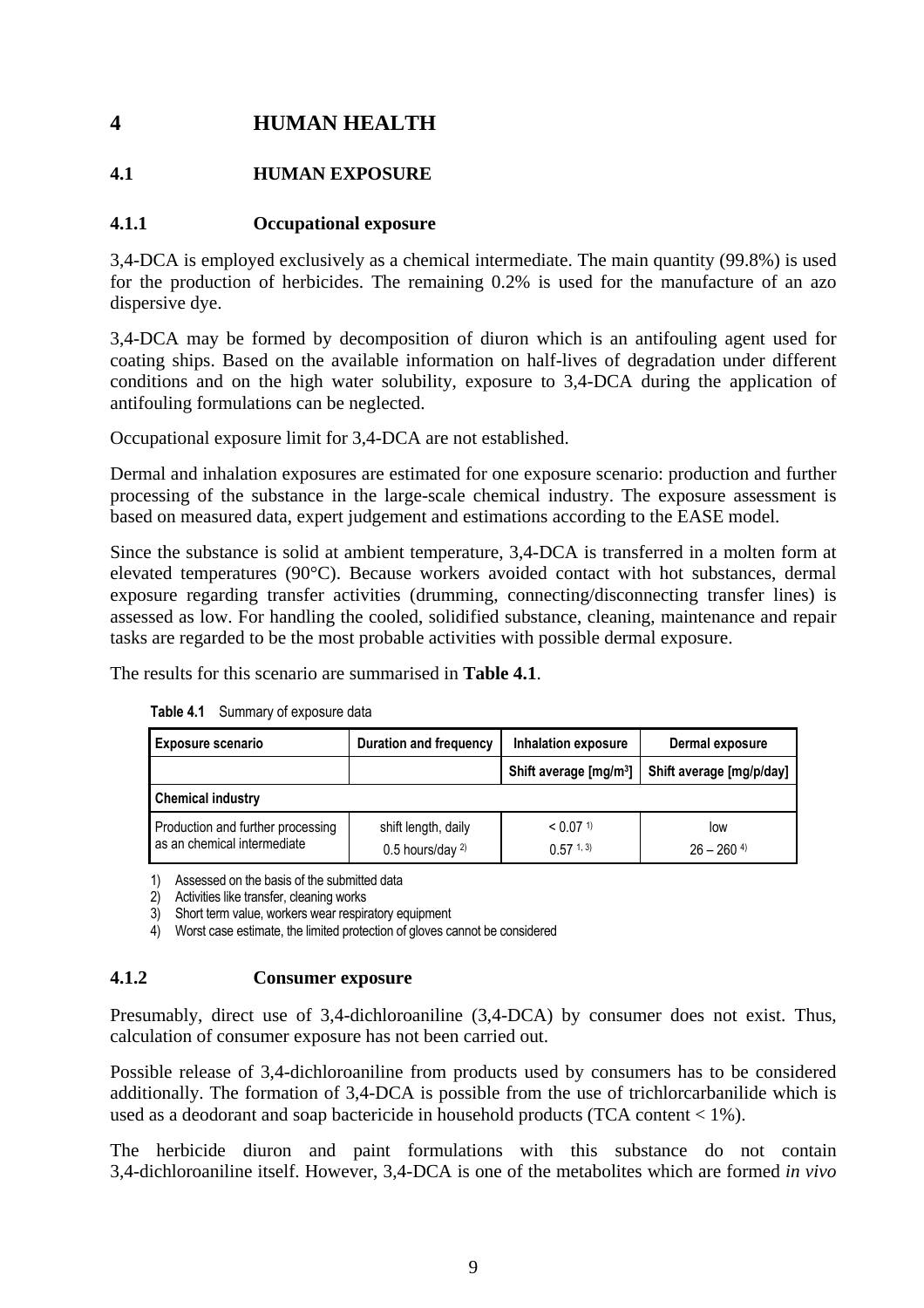from diuron. According to the current use pattern diuron is used in anti-fouling products, as preservative in paints for facades and plasters and as an algicide. The possibility of an internal exposure to 3,4-DCA due to its formation from diuron containing products is considered to be negligible for the following reasons: low contents of diuron, short time of exposure, low dermal absorption, and only minor amounts of 3,4-DCA are metabolically formed in humans from diuron.

### <span id="page-16-0"></span>**4.1.3 Indirect exposure via the environment**

Man can be exposed indirectly via emissions into hydrosphere from industrial sites and via releases from plant protection products via the terrestrial compartment.

For the estimation of the total daily intake for humans, the different life-cycle steps of 3,4-DCA are considered. The total daily dose is estimated for the different production sites from  $3.3 \cdot 10^{-7}$  to  $1.7 \cdot 10^{-3}$  mg/kg bw/day for the emissions from industrial sources on a local scale. For the use of trichlorocarbanilide a total daily dose of  $4.10^{-6}$  mg/kg bw/day could be estimated. Concerning the intake of 3,4-DCA from plant protection agents, a daily dose of  $2.3 \cdot 10^{-3}$  is calculated. The main contribution to the intake is to  $DOSE<sub>stem</sub>$  and the  $DOSE<sub>root</sub>$ . Additionally, DCA metabolites like 3,3',4,4'-tetrachloroazobenzene (TCAB), 3,3',4,4'-tetrachloroazoxybenzene (TCAOB) and related compounds were taken up. For an initial approach, for TCAB a PEC of 60 µg/kg was determined from a monitoring study.

### <span id="page-16-1"></span>**4.2 EFFECTS ASSESSMENT**

Data are available which show that 3,4-dichloroaniline is absorbed from the gastrointestinal tract, whereas absorption through skin and lungs has not investigated by kinetic studies. However, from the toxic effects which are observed it can be concluded that 3,4-dichloroaniline is also absorbed through skin and lungs. *In vivo* hydroxylation of 3,4-dichloroaniline leads to the formation of ortho- and para-hydroxylated compounds. N-hydroxylation was additionally observed *in vitro*. Rats completely excreted orally administered 3,4-dichloroaniline predominantly in the urine and to a lesser content in faeces. Thus, there seems to be no concern for bioaccumulation.

Data on acute toxic effects caused by exposure of humans to 3,4-dichloroaniline is not available. In animal experiments the acute toxicity of the substance was moderate in rats (oral and inhalation exposure) and more pronounced in rabbits (when applied dermally): Oral  $LD_{50}$  values of 570-880 mg/kg for male and of 530 mg/kg for female rats and an inhalation  $LC_{50}$  value (substance vapours) of 3.3 mg/l/4 hours for male rats were determined; the dermal  $LD_{50}$  for male rabbits was approximately 300 mg/kg. Clinical signs like diarrhoea, paralysis of the hind extremities, cyanosis, narcosis and reduced reflexes mostly appeared on the day of application of the substance. Methaemoglobin analysis in an acute inhalation toxicity study revealed that rats survived methaemoglobin contents of about 28% while deaths occurred at methaemoglobin contents of 47-62%. After 24 hours recovery, methaemoglobin levels were still highly elevated in the test animals; methaemoglobin increases had returned to base levels by approximately 9 days post exposure. Like other chloroaniline compounds, the primary toxic effect of 3,4-dichloroaniline is methaemoglobin formation. Taking into account that humans are much more sensitive to methaemoglobin-producing substances than rats and that results of studies with cats, better suited to judge the level of toxicity for humans, are not available, 3,4-dichloroaniline is classified as "T, Toxic" and labelled as "R 23/24/25, toxic by inhalation, in contact with skin and if swallowed".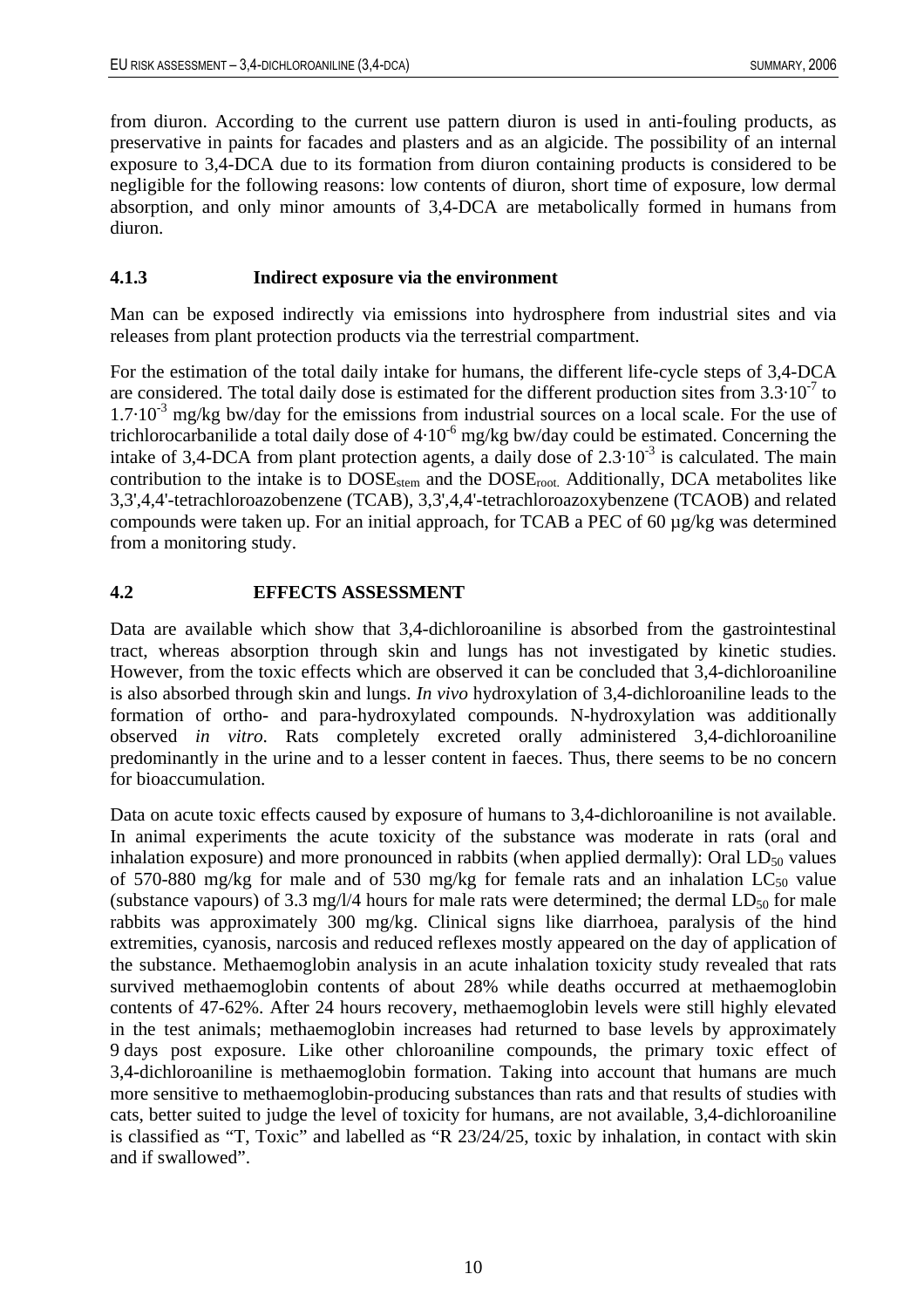Studies in humans on local irritation/corrosion caused by 3,4-dichloroaniline are not available. Based on the studies in animals on Draize tests with rabbits, the substance is only slightly irritating to skin (no oedema, erythema grade 1 reversible within 2 days, but causes serious damage to eyes. The scores detected in a Draize eye test after 24/48/72 hours per animal were as follows: Redness of the conjunctivae 1.7/2/2; chemosis 0.7/0.7/1.3; iris 1/0.7/0.3 and cornea 1.3/1/0. Vascularisation of the cornea starting 7 days after treatment was observed but data on reversibility of that effect were not documented. Similar corneal vascularisation was detected in 2/3 rabbits in a further study where this effect was still present at day 14. Based on these data, 3,4-dichloroaniline is classified as "Xi, Irritating"and labelled with "R 41, Risk of serious damage to eyes".

Cases of chloracne recorded in previous years after exposure to industrial 3,4-dichloroaniline are attributed to the hyperkeratogenous and acnegenic effects of 3,3',4,4'-tetrachloro-azobenzene and 3,3',4,4'-tetrachloroazoxybenzene, impurities formerly present in industrial 3,4-dichloroaniline. No more cases of chloracne have been observed in Germany since 3,4-dichloroaniline was produced containing virtually none of these impurities.

Studies in humans on sensitisation by inhalation or skin contact are not available. In one Magnusson Kligman test up to 75% of the test animals demonstrated a positive reaction. Based on this result 3,4-dichloroaniline is labelled with "R 43, May cause sensitisation by skin contact".

Repeated dose studies on rats and rabbits indicated that 3,4-dichloroaniline has erythrotoxic properties, produces increased concentrations of methaemoglobin, enhances erythropoiesis, and as a sequence of erythrotoxicity induces persistent hemosiderosis. These effects were seen at concentrations of 10 mg/m³ (LOAEC) after 14-day inhalation exposure (6 hours/day, 5 days/week) and 60 mg/kg bw/day after daily application to the dorsal skin on 10 days. From another inhalation study there is some concern that 3,4-dichloroaniline may also affect the neurofunction. Altered enzyme activities on liver and kidney cells may give some indication on possible cytotoxic effects *in vitro*, but actually no support was obtained from *in vivo* studies. Studies from structurally related substances reveal consistent effects to those of 3,4-dichloroaniline. The reports from human exposure gave indications on methaemoglobinemia, cyanosis, eye and skin irritation after repeated exposure to 3,4-dichloroaniline, however data could not clearly be attributed to this substance mainly because of mixed chemical exposure.

*In vitro* genotoxicity tests were negative for gene and chromosome mutations. However, there is limited evidence for a mutagenic potential mainly due to a weakly positive SCE test *in vitro* and a positive test for induction of spindle damage *in vitro*. The clearly negative *in vivo* micronucleus tests indicate that this potential is unlikely to be expressed *in vivo*.

Related to carcinogenicity, there are no data available from long term studies on 3,4-dichloroaniline. *In vivo* genotoxicity data did not give concern on carcinogenic properties of 3,4-dichloroaniline itself. On the structurally related chloroaniline compounds 2,5-chloroaniline, 2-chloroaniline, and 3-chloroaniline carcinogenicity data are not available. On the other hand, 4-chloroaniline is carcinogenic in rats and mice. Thus, there might be some concern that 3,4-dichloroaniline may have carcinogenic properties, too. However, the available metabolic data give no evidence for an *in vivo* dehalogenation of 3,4-dichloroaniline to 4-chloroaniline thus this suspicion is considered to be negligible.

No fertility studies are available following treatment with 3,4-dichloroaniline. Likewise, data from adequate 90-day repeated dose toxicity studies are not available. Thus, information from studies in rats and dogs with the herbicide diuron from which 3,4-dichloroaniline is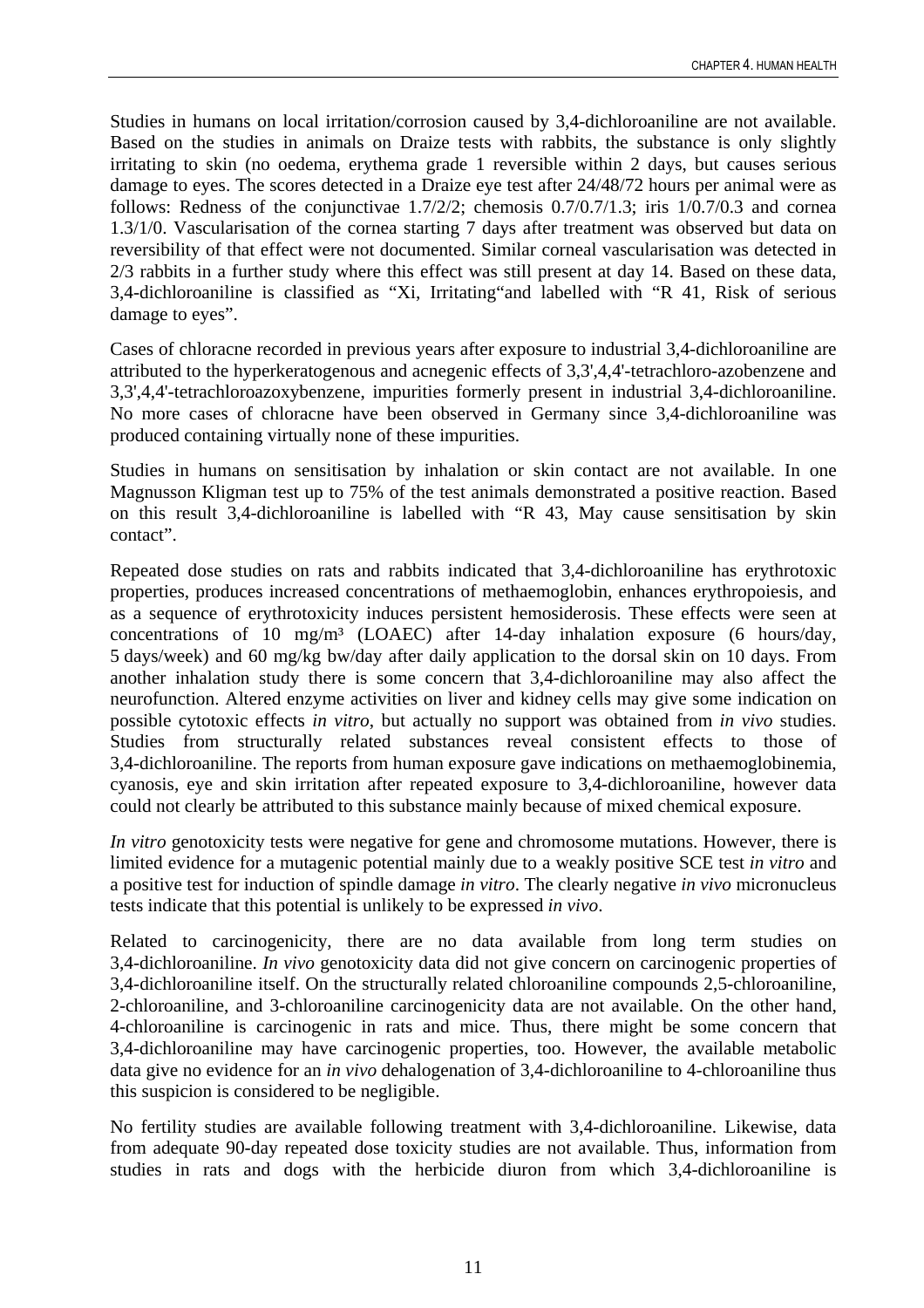metabolically formed *in vivo* is used to supplement the reproductive toxicity data. From a two-year feeding study on dogs with diuron no histopathological changes in gonads and uterus were reported at the highest dose of 1,250 mg/kg bw food (equivalent to 62.5 mg/kg bw/day diuron). This dose corresponds to an internal exposure to 3,4-dichloroaniline of 0.75 mg/kg bw (1.2% of total metabolites). For 3,4-dichloroaniline no significant adverse effects on embryonic/fetal development were revealed from an oral teratology study (according to OECD-Guideline 414) in rats. The NOAEL for developmental toxicity is 25 mg/kg bw/day. There are no studies in humans available on toxicity for reproduction.

### <span id="page-18-0"></span>**4.3 RISK CHARACTERISATION**

### <span id="page-18-1"></span>**4.3.1 Workers**

Workplace exposure to 3,4-dichloroaniline is restricted to production and further processing in the chemical industry. For the purpose of risk assessment, it is assumed, that inhalation of vapour/particles and skin contact are the main routes of exposure. There is only one exposure scenario for repeated inhalation exposure during production and further processing. Average air concentrations lay below the detection limit of 0.07 mg/m<sup>3</sup>, as short-term value  $0.57$  mg/m<sup>3</sup> is reported. Dermal exposure to the molten 3,4-dichloroaniline is assessed to be low, because highly accepted use of functioning PPE is assumed. However, for cleaning, maintenance and repair tasks occasional dermal exposure to the cooled substance (pure and in mixtures) cannot be ruled out. As a worst-case estimate an exposure level of 26-260 mg/person/day is given for the unprotected worker. Under normal working practices oral exposure is not considered to be relevant.

3,4-dichloroaniline is a methaemoglobin generating aromatic amine. With reference to data on interspecies differences for similar substances (aniline and acetanilide) species extrapolation for 3,4-dichloroaniline is a crucial issue in risk evaluation. Workers are considered to be more susceptible than rats. For the oral and dermal route a rat-to-human assessment factor of 1/10 is used. For inhalation exposure, expressed as concentration of the substance in air, this factor reduces to 1/2.5 because of the approximately 4 times higher respiratory minute volume of rats compared to humans on the basis of bodyweight.

Comparing the rat  $LC_{50}$ -value of 3,300 mg/m<sup>3</sup> with the highest short-term exposure concentration of 0.57 mg/m<sup>3</sup> a MOS of 5,789 is calculated, which indicates that lethality is not expected following acute inhalation exposure at these workplaces (**Conclusion (ii)** for acute inhalation toxicity/lethality). In addition dose response data on methaemoglobin formation in rats do not indicate a risk of cyanosis, assuming that in humans a methaemoglobin blood level in the range of 10% and above can lead to cyanosis (**Conclusion (ii)** for cyanosis following acute inhalation exposure).

Risk assessment for acute dermal toxicity primarily is based on a rabbit  $LD_{50}$  of 300 mg/kg. For a body weight of 70 kg a  $LD_{50}$  of 21,000 mg/person is calculated. On the basis on a maximum dermal exposure of 260 mg/person/day the lowest MOS of 81 (21,000/260) is not considered to be of concern. In addition, available toxicological data for 3,4-dichloroaniline does not indicate a risk of cyanosis after skin contact (overall **Conclusion (ii)** for acute dermal toxicity).

3,4-dichloroaniline is slightly irritant to the skin of rabbits. Irritation potency is not considered to be sufficient for classification. No concern for workers is derived (**Conclusion (ii)** for dermal irritation).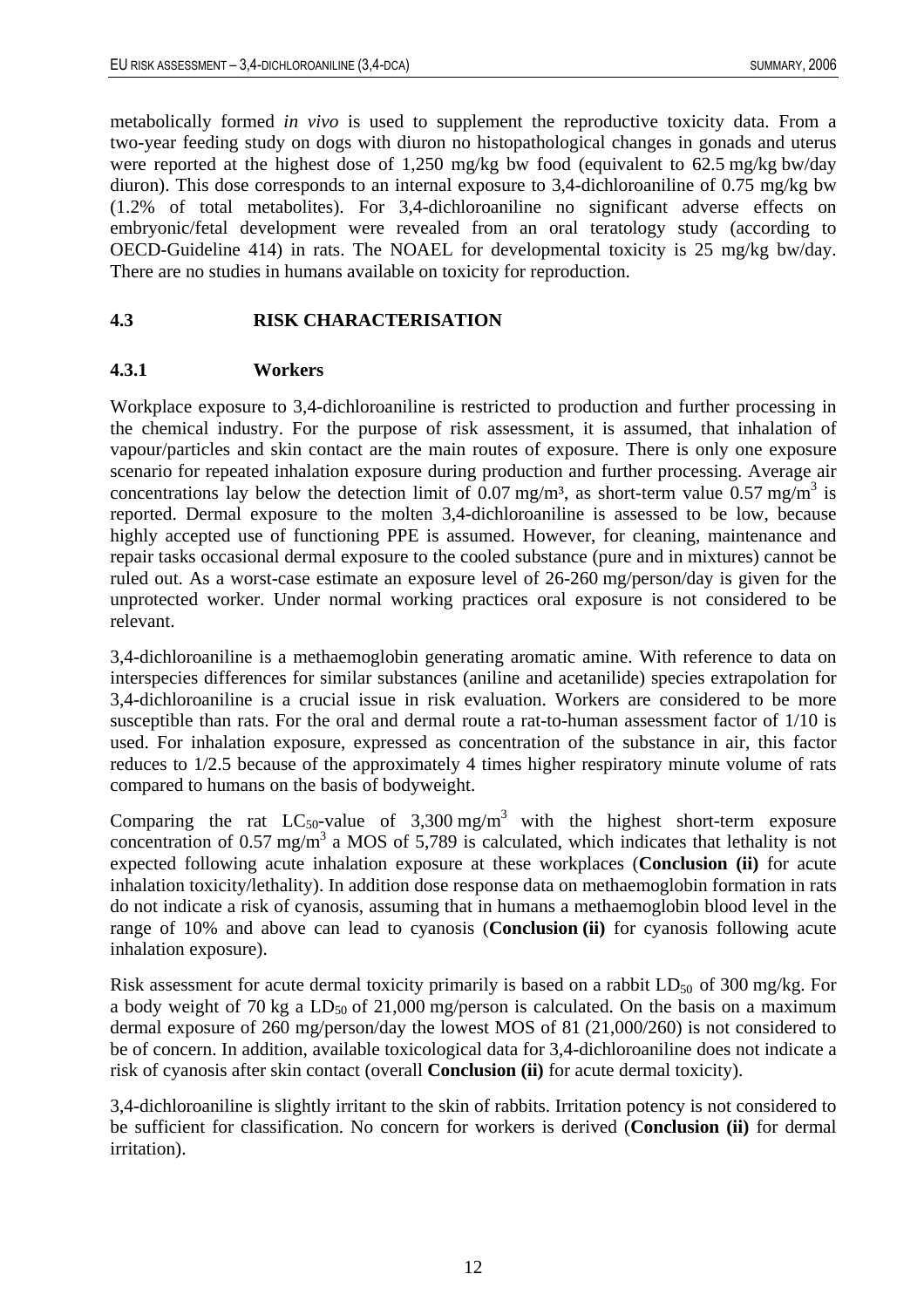Based on rabbit data 3,4-dichloroaniline may result in serious damage to the eyes. It is assumed that suitable PPE usually is worn in the chemical industry. However, unintended contact by non-proper use of eye glasses may occur. Therefore a risk of eye irritation has to be considered. On the grounds that control measures exist, which should be able to efficiently reduce exposure, conclusion ii is proposed. However, control measures must be implemented and complied with to reduce the risk of damage to the eyes (**Conclusion (ii)** for eye irritation).

Based on studies in animals 3,4-dichloroaniline is considered to be sensitising to the skin. Dermal exposure critically depends on the proper use of suitable gloves. In the case that use of functioning gloves is highly accepted (handling of the molten substance) the risk of skin sensitisation is anticipated to be negligible. However during cleaning, maintenance and repair work relevant dermal exposure against 3,4-dichloroaniline (cooled substance) cannot be excluded. The risk of workers to develop contact allergies therefore is considered to be of concern (**Conclusion (iii)** for skin sensitisation). Data on respiratory sensitisation in man (e.g. case reports) and in animals are not available. Inhalation exposure is not suspected to result in respiratory tract sensitisation (**Conclusion (ii)** for respiratory sensitisation).

Risk assessment for repeated dose toxicity (by inhalation and by dermal contact) primarily relies upon the results of a two-week inhalation study in rats. At the lowest tested air concentration of 10 mg/m<sup>3</sup> slight erythrotoxicity, interpreted as an early indicator of chronic toxicity, has been observed. Taking into account metabolic rate scaling and the lack of a NOAEL, a critical exposure level of about 1 mg/m<sup>3</sup> is used for risk evaluation. Repeated inhalation exposure during production and further processing  $\left($ <0.07 mg/m<sup>3</sup>) is at least 10 times below the critical exposure level (**Conclusion (ii)** for repeated dose toxicity by inhalation; systemic effects). Significant dermal exposure levels only have to be considered during cleaning, maintenance and repair work. This contact however is reported to occur only occasionally and is therefore not relevant under the aspect of chronic toxicity (**Conclusion (ii)** concerning repeated dose toxicity by dermal contact). Concerning adverse effects in the respiratory tract the 2-week exposure of 3,4-dichloroaniline led to no local effects up to air concentrations of 200 mg/m3 (**Conclusion (ii)** for repeated dose toxicity; local effects).

Carcinogenicity data on 3,4-dichloroaniline is not available. Based on negative results from *in vivo* micronucleus tests, a risk of carcinogenicity (via a genotoxic mechanism) is not expected (**Conclusion (ii)** for mutagenicity and carcinogenicity).

Experimental studies on fertility impairment of 3,4-dichloroaniline are not available. No effects were observed in testes and epididymides in a 2-week inhalation study in male rats up to the highest concentration of 200 mg/m<sup>3</sup>. In a 2-year feeding study in dogs with diuron, a herbicide that is partly metabolised to 3,4-dichloroaniline, no histopathological changes in gonads and uterus were reported at the highest dose tested, which may be assumed to correspond to an internal exposure to 3,4-dichloroaniline of 0.75 mg/kg/day. In combination with the fact that inhalation exposure at the workplace is reported to be below the detection limit of 0.07 mg/m<sup>3</sup> and dermal exposure occurs only occasional, no request for further testing and no concern was derived (**Conclusion (ii)** for fertility impairment). Based on the negative results of a teratology study in rats 3,4-dichloroaniline is not considered to be a developmental toxicant (**Conclusion (ii)** for developmental toxicity).

In summary, worker exposure against 3,4-dichloroaniline generally is low except for occasional dermal contact during cleaning, maintenance and repair work. On that background concern for skin sensitisation (**Conclusion (iii)**) is expressed. For all other toxicological endpoints, a risk assessment perspective did not result in concern. However, repeated dose toxicity of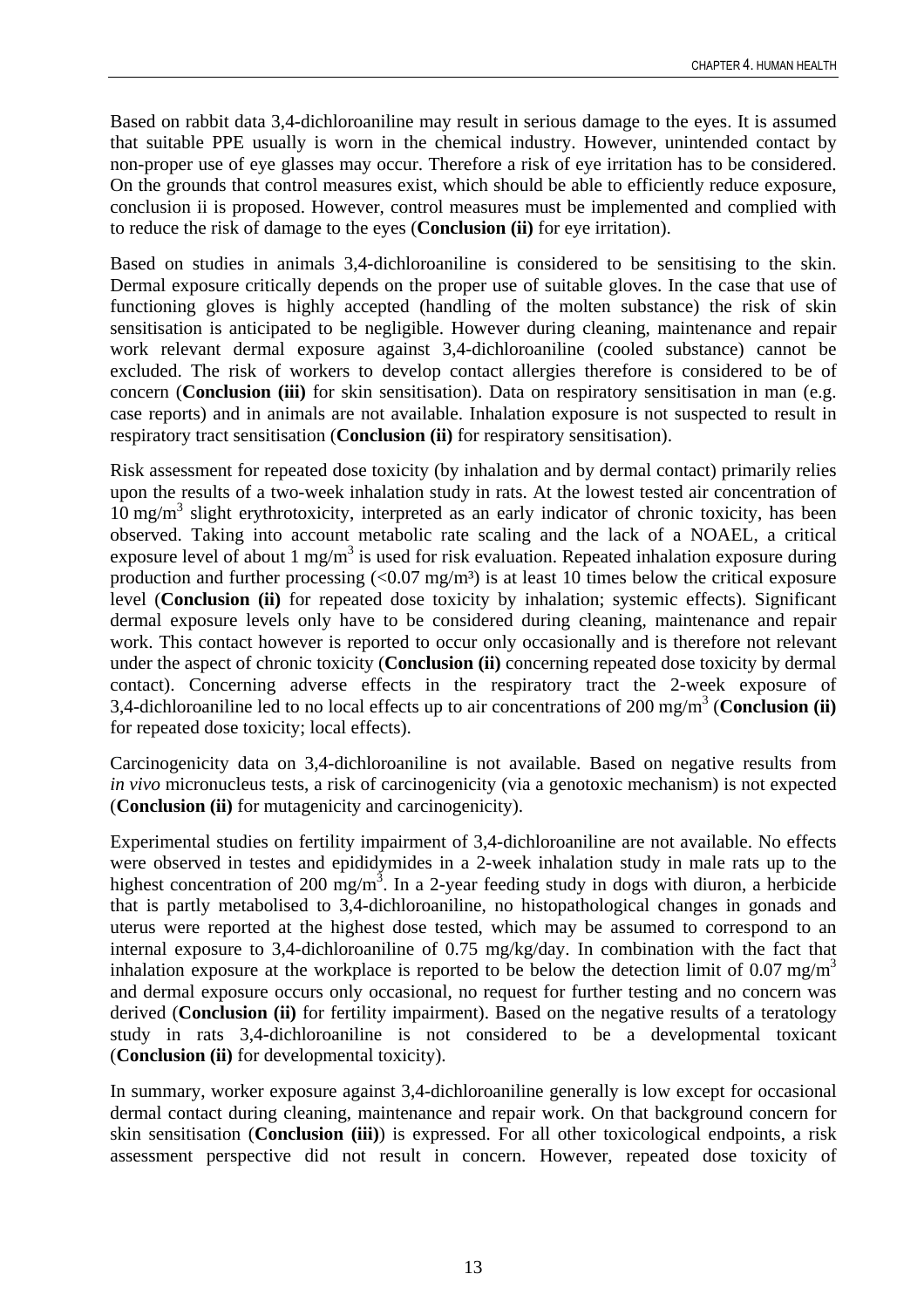3,4-dichloroaniline is considered to be significant. Corresponding toxicological data principally could be used for the establishment of a health-based occupational exposure limit.

### <span id="page-20-0"></span>**4.3.2 Consumers**

Since there is no consumer exposure, a health risk of consumers is not expected. **Conclusion (ii)**.

### <span id="page-20-1"></span>**4.3.3 Humans exposed via the environment**

The total daily intake of 3,4-dichloroaniline for oral exposure via drinking water and fish and from plants has been calculated to amount up to about  $4 \cdot 10^{-3}$  mg/kg bw/day.

### <span id="page-20-2"></span>**4.3.3.1 Repeated dose toxicity**

No data from an oral study following 3,4-dichloroaniline administration are available. Therefore, for the risk characterisation the total daily intake resulting from the three scenarios is compared with a converted NOAEL of 2.88 mg/kg bw/day which was derived from a 14-day inhalation study on rats. The margin of safety expressed by the magnitude between the calculated exposure value and the NOAEL is considered to be sufficient. Thus, the substance is of no concern in relation to indirect exposure via the environment. **Conclusion (ii)**.

### <span id="page-20-3"></span>**4.3.3.2 Reproductive Toxicity**

Studies on the reproductive function or capacity of 3,4-dichloroaniline is not available. From a two-year feeding study on dogs with the herbicide diuron, which is metabolised to 3,4-dichloroaniline *in vivo*, no histopathological changes in gonads and uterus were reported at the highest dose tested. At this dose the animals were internally exposed to 0.75 mg 3,4-DCA/kg bw. From the results of an OECD-Guideline 414 study with oral application to rats a NOAEL for embryonic/fetal effects of 25 mg/kg bw/day was derived. Taking into account the low exposure of up to  $4 \cdot 10^{-3}$  mg/kg bw/day it can be concluded that the margins of safety for both toxicity to reproduction and developmental toxicity are considered to be sufficient. Thus, there is no concern in relation to indirect exposure via the environment. **Conclusion (ii)**.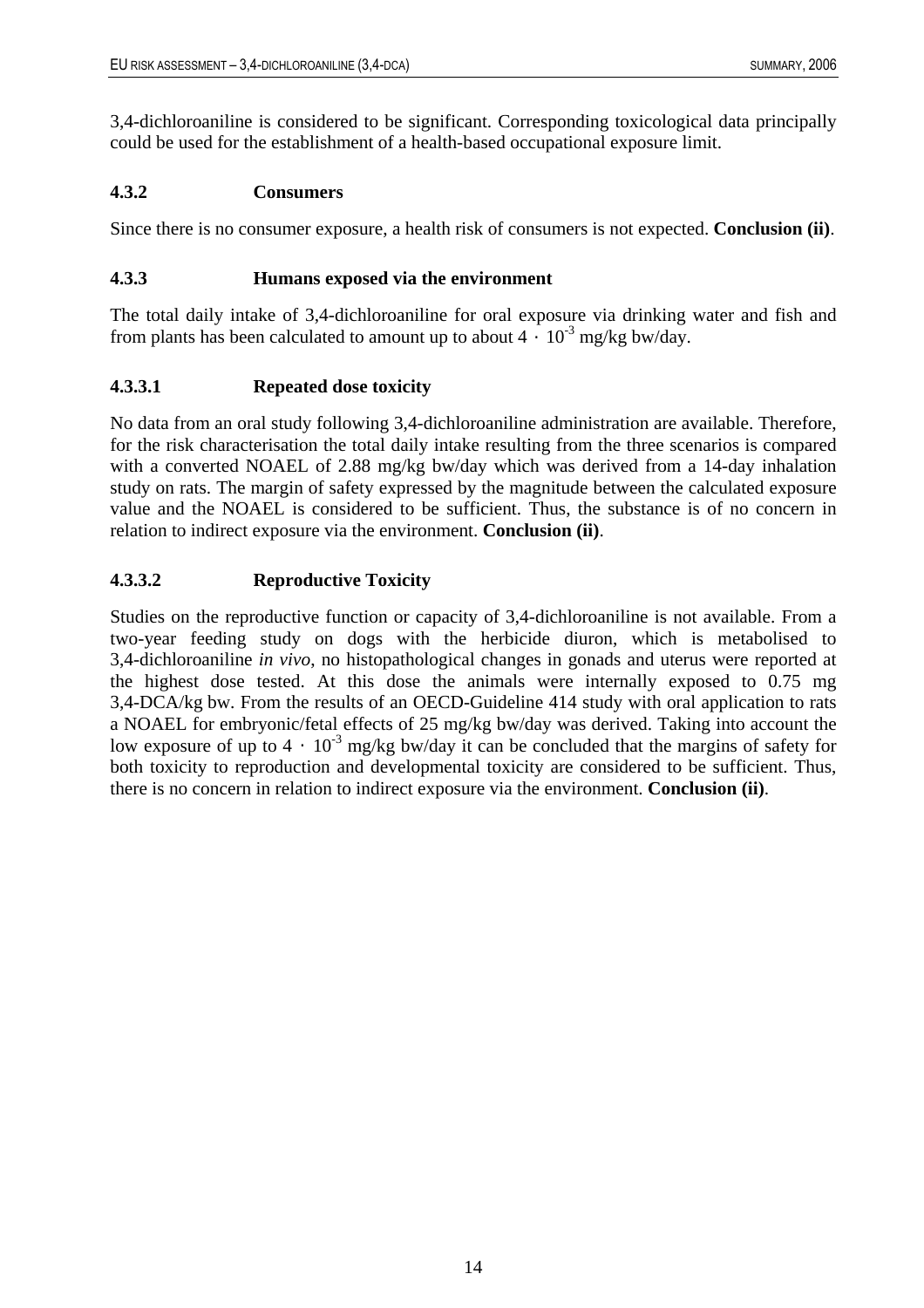# <span id="page-21-0"></span>**5 RESULTS**

#### <span id="page-21-1"></span>**5.1 ENVIRONMENT**

**Conclusion (iii)** There is a need for limiting the risks; risk reduction measures which are already being applied shall be taken into account.

This conclusion is reached because of

- the non-agricultural use of diuron on sealed areas as total herbicide,

which is expected to cause a risk to the aquatic environment including sediment.

An environmental pollution of 3,4-dichloroaniline from the use of diuron as antifouling agent and as algicide in the construction sector has to be expected. These releases could not been taken into account in the risk characterisation, as neither sufficient exposure relevant information nor an appropriate exposure model are available. Diuron is more toxic than 3,4-DCA and probably occurs in higher concentrations, thus the 3,4-DCA exposure from these applications should be covered by a diuron assessment. It is recommended to perform an assessment for diuron in the frame of the Biocide Directive 98/8/EU.

**Conclusion (i)** There is a need for further information and/or testing.

For the releases of 3,4-DCA from the non-agricultural use of diuron on sealed areas as total herbicide the PEC/PNEC ratio for sediment is above 1. The data basis can be improved by performing a long term test with a third sediment organism representing a further exposure pathway (*Hyalella azteca*). However, the requirement for further testing should await the outcome of the risk reduction strategy for the aquatic (surface water) compartment, since the sediment PECs will be directly affected by any measures to reduce concentrations in water.

### <span id="page-21-2"></span>**5.2 HUMAN HEALTH**

### <span id="page-21-3"></span>**5.2.1 Human health (toxicity)**

#### Workers

**Conclusion (iii)** There is a need for limiting the risks; risk reduction measures which are already being applied shall be taken into account.

Based on the available information the exposure of workers against 3,4-dichloroaniline generally is low with the exception of occasional dermal contact during cleaning, maintenance and repair work. On that background for skin sensitisation concern has to be raised.

**Conclusion (ii)** There is at present no need for further information and/or testing and for risk reduction measures beyond those which are being applied already.

For the other toxicological endpoints the risk orientated conclusions result in no concern with the consequence that risk reduction measures are of low priority. Although the hazard assessment revealed significant toxicological properties for 3,4-dichloroaniline, exposure levels reported at the workplace are below the concern range.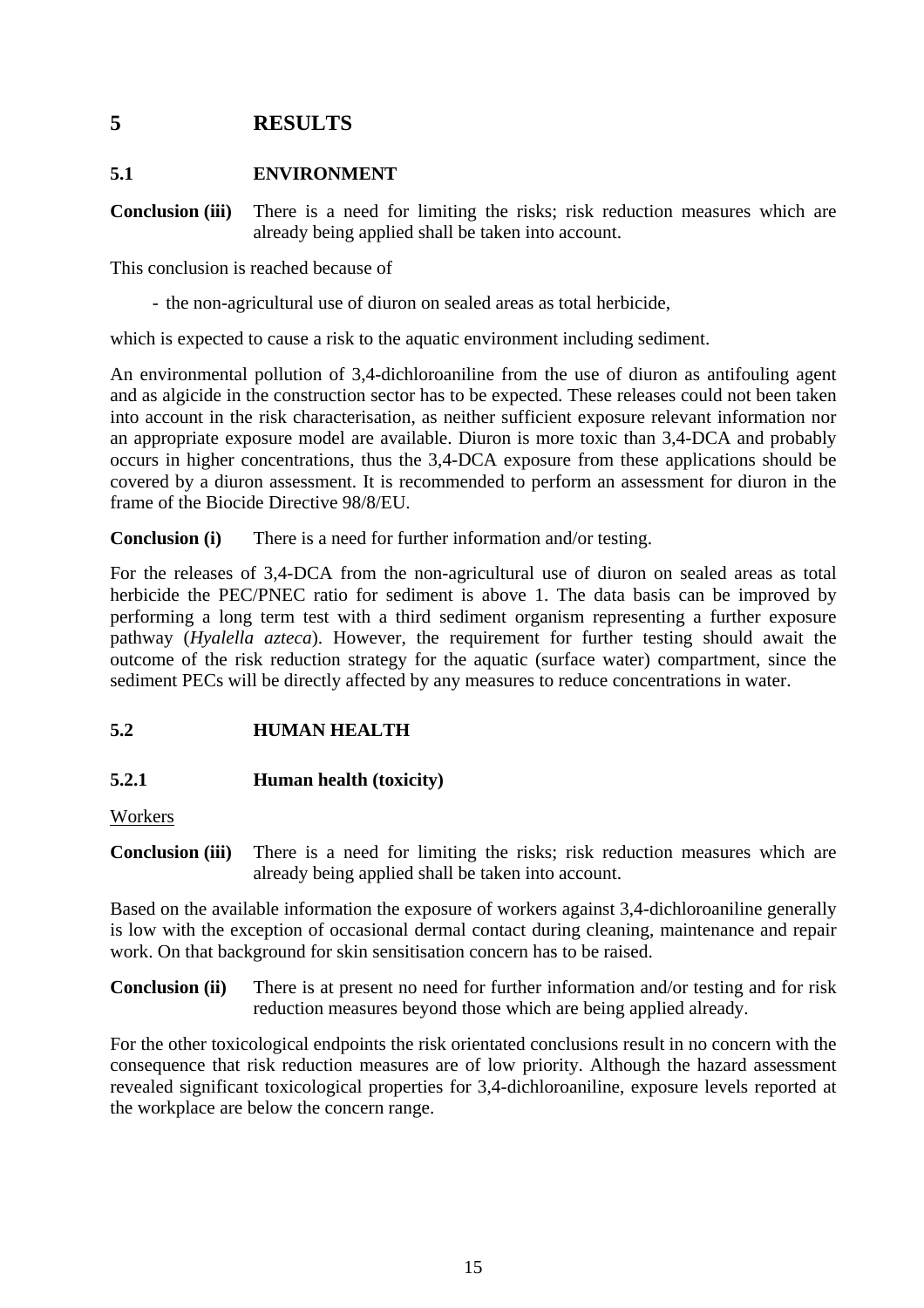### <span id="page-22-0"></span>**5.2.1.1 Consumers**

**Conclusion (ii)** There is at present no need for further information and/or testing or for risk reduction measures beyond those which are being applied already.

#### <span id="page-22-1"></span>**5.2.1.2 Humans exposed indirectly via the environment**

**Conclusion (ii)** There is at present no need for further information and/or testing and for risk reduction measures beyond those which are being applied already.

### <span id="page-22-2"></span>**5.2.2 Human health (Physico-chemical properties)**

**Conclusion (ii)** There is at present no need for further information and/or testing and for risk reduction measures beyond those which are being applied already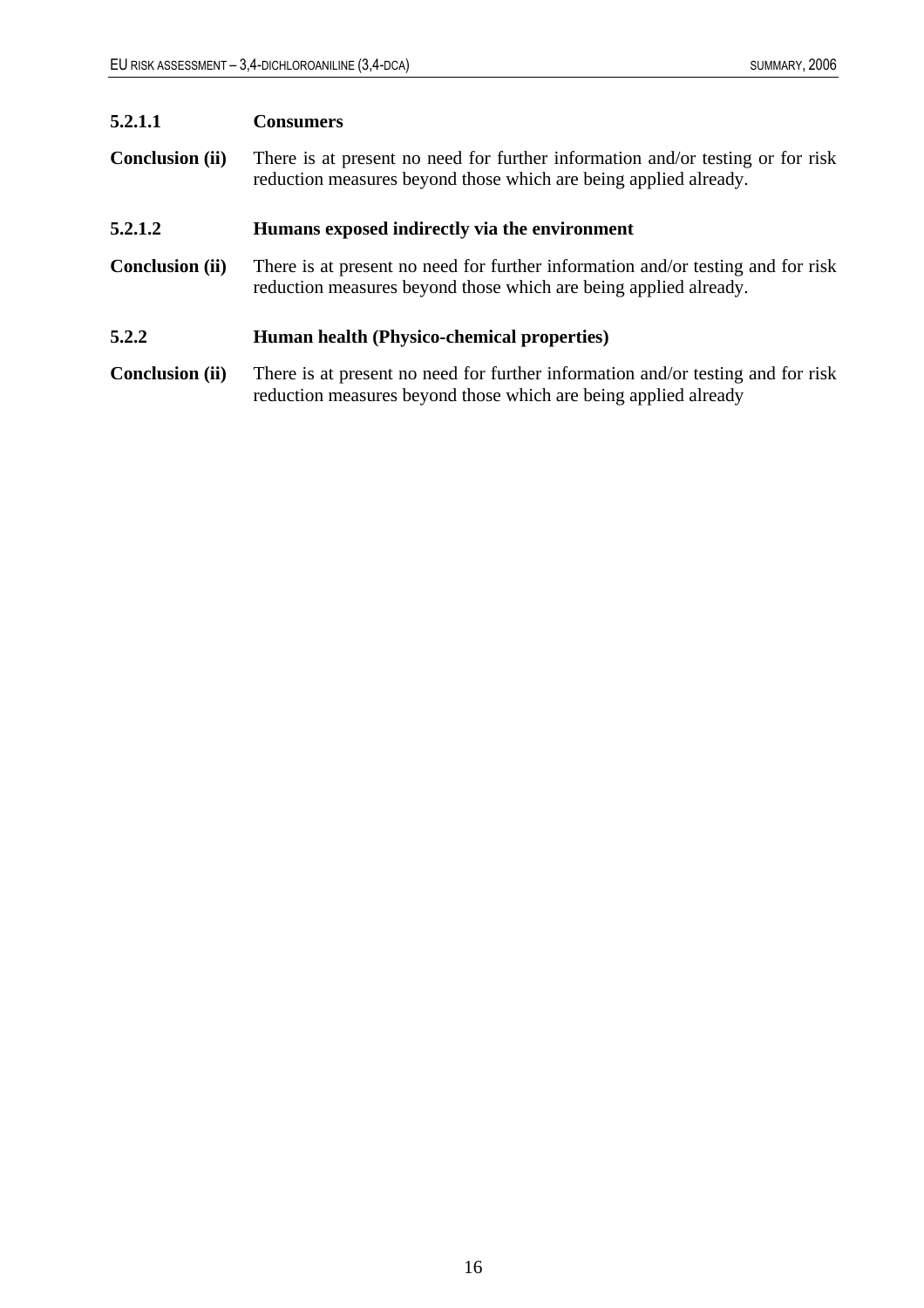European Commission DG Joint Research Centre, Institute of Health and Consumer Protection European Chemicals Bureau

#### **EUR 22234 EN European Union Risk Assessment Report 3,4-dichloroaniline**

*Editors: S.J. Munn, K. Aschberger, O. Cosgrove, S. Pakalin, A. Paya-Perez, B. Schwarz-Schulz, S. Vegro* 

Luxembourg: Office for Official Publications of the European Communities

2006 – 17 pp. – 17.0 x 24.0 cm

EUR-Scientific and Tecnical Research series; ISSN 1018-5593

The summary report provides the comprehensive risk assessment of the substance 3,4-dichloroaniline. It has been prepared by Germany in the frame of Council Regulation (EEC) No. 793/93 on the evaluation and control of the risks of existing substances, following the principles for assessment of the risks to humans and the environment, laid down in Commission Regulation (EC) No. 1488/94.

#### Part I - Environment

This part of the evaluation considers the emissions and the resulting exposure to the environment in all life cycle steps. Following the exposure assessment, the environmental risk characterisation for each protection goal in the aquatic, terrestrial and atmospheric compartment has been determined.

The environmental risk assessment concludes that there is concern for the aquatic environment as a consequence of exposure arising from the non-agricultural use of diuron as total herbicide on sealed areas.

There is a need for further information to adequately characterise the risks to the aquatic ecosystem arising from the release form non-agricultural use of diuron on sealed areas as total herbicide and performing a long term test with a third sediment organism representing a further exposure pathway (Hyalella azteca). However, this requirement for further testing was awaiting the outcome of the risk reduction strategy for the aquatic compartment. Because the measures recommended are expected to sufficiently reduce concentrations in the aquatic compartment, the test is now no longer deemed necessary.

#### Part II – Human Health

This part of the evaluation considers the emissions and the resulting exposure to human populations in all life cycle steps. The scenarios for occupational exposure, consumer exposure and humans exposed via the environment have been examined and the possible risks have been identified.

The human health risk assessment concludes that there is concern for workers with regard to skin sensitisation as a consequence of dermal exposure arising form cleaning, maintenance and repair work in the production and further processing of 3,4-dichloroaniline. For consumers and humans exposed via the environment there is no concern

For human health as far as physico-chemical properties are concerned there is no concern.

The conclusions of this report will lead to risk reduction measures to be proposed by the Commission's committee on risk reduction strategies set up in support of Council Regulation (EEC) N. 793/93.